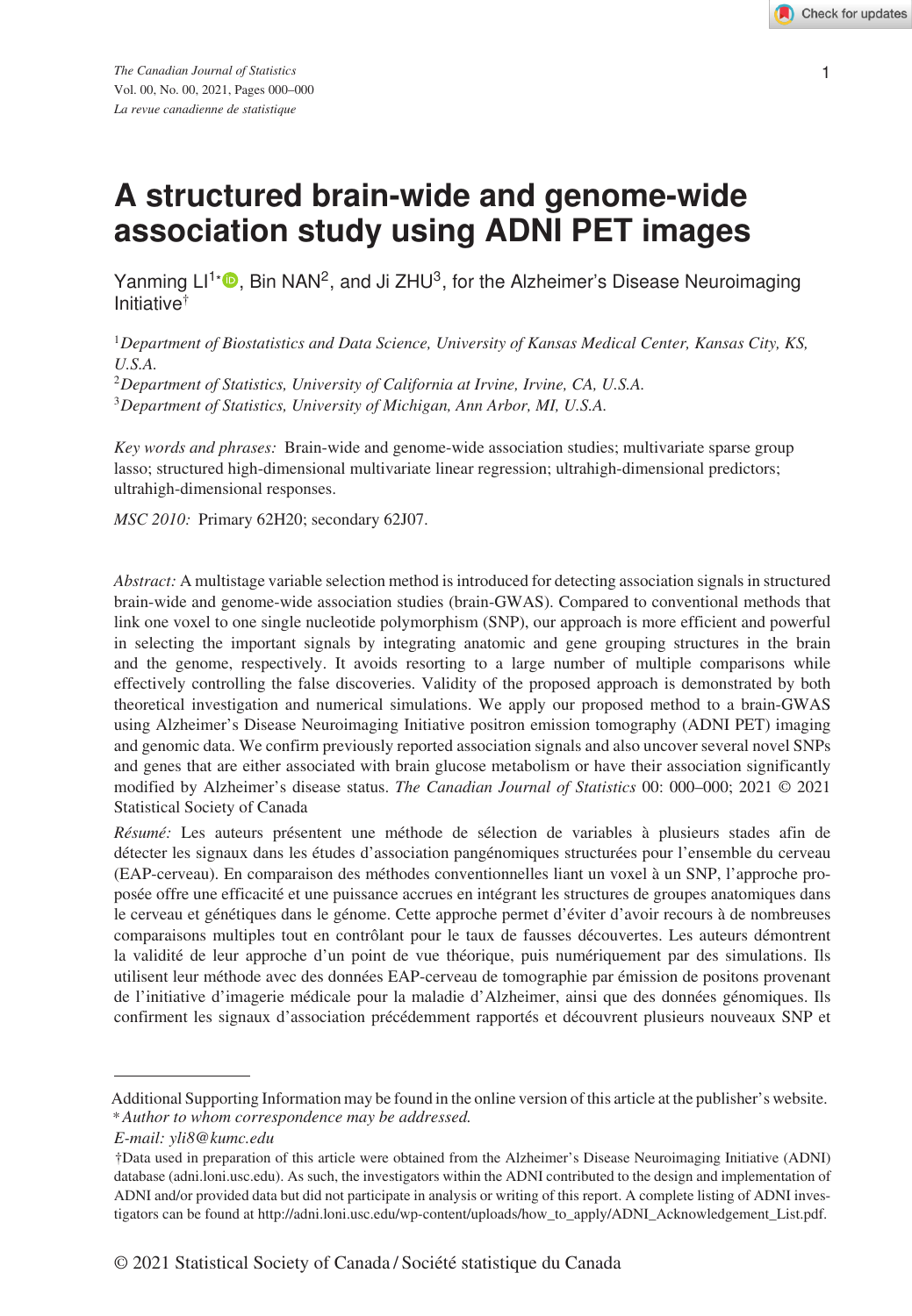gènes qui sont associés avec le métabolisme du glucose dans le cerveau, ou encore qui voient leur association modifiée significativement par la maladie d'Alzheimer. *La revue canadienne de statistique* 00: 000–000; 2021 © 2021 Société statistique du Canada

# 1. INTRODUCTION

Human brain structures are highly heritable (Peper et al. 2007; Braber et al. 2013). The association patterns between the brain and the genome furnish important information about the development and progression mechanisms of chronic cognitive diseases such as Alzheimer's disease (AD) (McKhann et al. 2011). Modern technologies such as the neuroimaging scan and next-generation sequencing enable us to look at such association patterns at the resolutions of single voxel and single-nucleotide polymorphism (SNP) scales. However, given the enormous numbers of variables in both imaging data (∼ millions of voxels) and genotype data (∼ millions of SNPs), it is extremely challenging to detect the true association signals immersed in the ultrahigh-dimensional noise. Many current brain-GWAS studies look at a single-voxel-to-single-SNP pair at a time (Stein et al. 2010a). Such single-voxel-to-single-SNP (or pairwise) approaches suffer from very limited power in detecting the true signals, mostly due to the astronomical number of multiple comparisons needed to control the false-positive discoveries (Stein et al. 2010a; Ge et al. 2012).

Marginal pairwise approaches treat different voxel-to-SNP pairs as independent. A joint model with all voxels and all SNPs considered simultaneously is often of more scientific interest. Compared to marginal pairwise approaches, joint modelling has enormous potential to improve the power of detecting association signals. Multivariate linear regression is a common technique for jointly modelling multiple responses and multiple predictors. However, such a model is ill posed when the dimensions of responses and predictors are both greater than the sample size as the solution is not unique. Another limitation of marginal pairwise approaches is that they fail to incorporate the intrinsic biological grouping structures, such as anatomical regions of interest (ROIs) in the brain and genes in the genome. Figure 1 illustrates an atlas of anatomical ROIs and their positions in the brain.

Li, Nan & Zhu (2015) introduced a multivariate sparse group lasso (MSGLasso), a regularization method for high-dimensional multivariate-response and multiple-predictor linear regression with grouping structures on both the responses and the predictors. They show that the power to detect the true association signals can be significantly increased by incorporating the grouping structures. However, it is computationally infeasible to fit the MSGLasso directly with ultrahigh-dimensional neuroimaging and genomic data, where the numbers of responses and predictors are of exponential orders of the sample size. As in our brain-GWAS, each response image consists of  $Q \approx 350,000$  voxels, and each genome consists of  $P \approx 560,000$  SNPs, while we



FIGURE 1: Illustration of mapping Brodmann atlas of ROIs onto segmented PET images. ROIs are highlighted with colors. (a) Sagittal slice at midline. (b) Coronal slice at midline. (c) Axial slice at midline.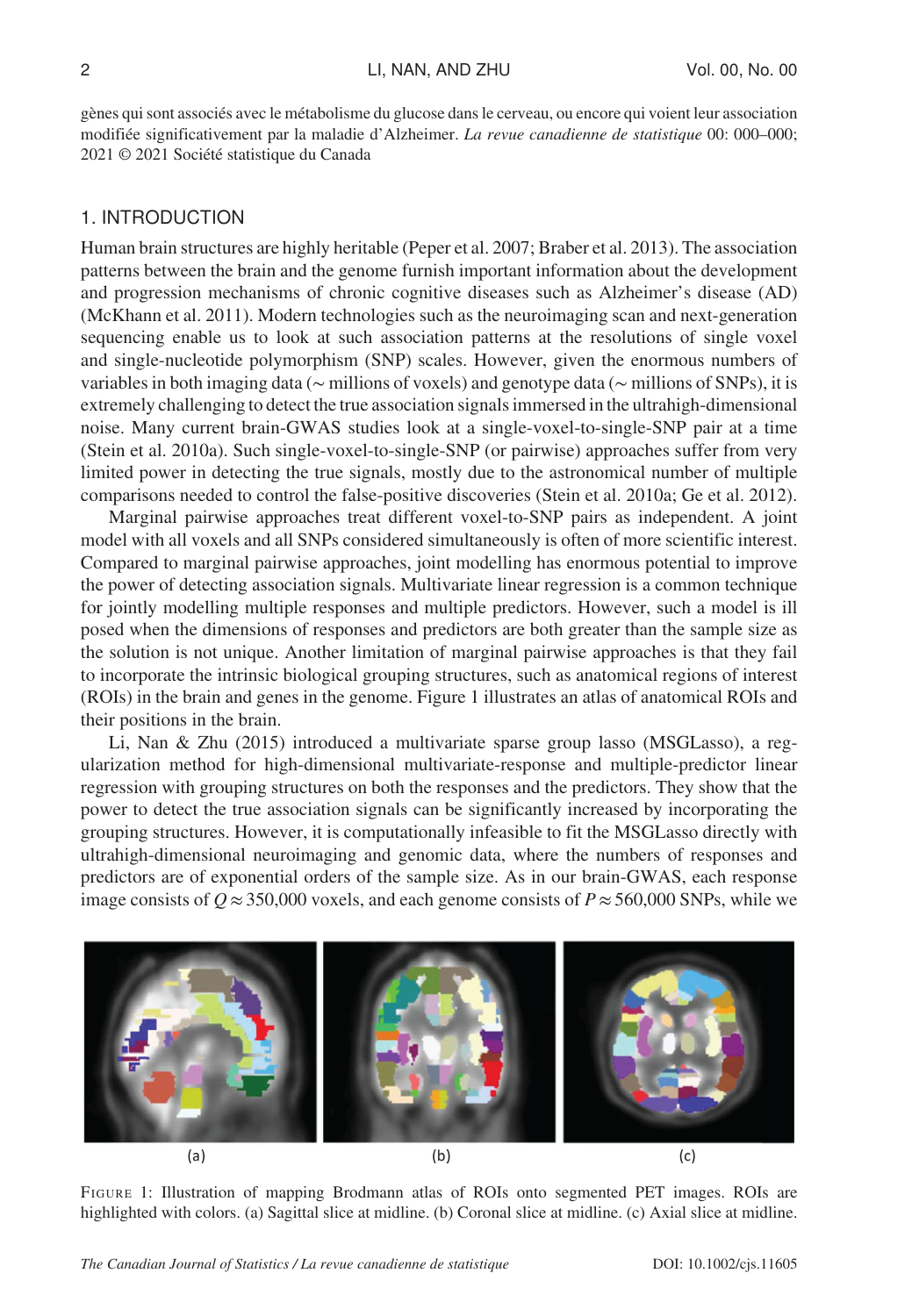only have *n*=373 samples. Furthermore, conditions that guarantee selection consistency for the MSGLasso may fail to hold for ultrahigh-dimensional cases (Li, Hong & Li 2019).

To address these challenges, we propose a multistage variable selection method for settings with ultrahigh-dimensional responses and ultrahigh-dimensional predictors, both with grouping structures. The proposed method consists of two selection stages. The first selection stage aims to remove unimportant response-to-predictor group pairs. The second stage then selects important individual-level signals only within the selected group pairs. Stability selection (Meinshausen  $\&$ Bühlmann 2010) is used in both stages to enhance the stability of the selection and control false positives.

The contribution of our proposed method to variable selection is twofold. First, it is a joint modelling approach that involves both ultrahigh-dimensional responses and ultrahigh-dimensional predictors. It avoids resorting to a huge number of downstream hypothesis tests and multiple comparisons. Second, it is a structured approach that takes into consideration the grouping structures of both the responses and the predictors. These unique characteristics enable our proposed method to significantly increase the power to identify true signals and, at the same time, to reduce the number of false discoveries.

The proposed method is particularly useful in conducting structured brain-wide and genome-wide association studies (brain-GWAS). In this article, we applied it to fluorine-fluorodeoxyglucose positron emission tomography (FDG-PET) neuroimaging data and DNA genotyping data collected from the Alzheimer's Disease Neuroimaging Initiative (ADNI) database for detecting association signals between voxel-level neuroimaging phenotypes and genetic variants. FDG-PET images measure brain glucose metabolism and can reflect changes in the brain metabolic pattern as diagnostics of AD progression (Mosconi 2005). We emphasize that the proposed method is applicable to a wide range of brain-GWAS studies with different imaging modalities or molecular data types, such as functional magnetic resonance imaging (fMRI), methylation, copy number variation and mitochondrial DNA profiles, or with different grouping structures, such as neuroimages grouped by functional regions, cortices and genomic profiles grouped by gene pathways, and protein networks. To the best of our knowledge, our work is the first report to conduct a structured brain-GWAS at voxel and SNP levels using a joint model. Compared to the pairwise approaches (Stein et al. 2010a; Ge et al. 2012) and other marginal approaches such as gene-based analysis (Hibar et al. 2011) that regress each single voxel on a set of SNPs within a gene, our approach is able to identify more genetic signals that are either associated with brain glucose metabolism or have their association significantly modified by AD status. Computationally, our proposed method is generally more efficient compared to the pairwise approaches (Stein et al. 2010a). The major computational cost saving comes from the dimension reduction in the first selection stage and the fact that we only focus on the selected ROI-to-gene pairs in the downstream analyses.

## 2. MODEL AND METHOD

Details of our proposed model and method are provided in this section as background prior to conducting a structured brain-GWAS for the ADNI PET imaging and genomic data. The main procedure consists of two selection stages in a multivariate linear regression model with the ultimate goal being to efficiently and jointly select the important association signals linking ultrahigh-dimensional neuroimaging responses and genetic DNA predictors.

Let *Y* be the  $n \times Q$  matrix of voxel-level neuroimaging responses and *X* be the  $n \times P$  matrix of SNP genotypes. We consider the following multivariate linear regression model

$$
Y = \mathbf{I}\boldsymbol{\beta}_0^{\mathrm{T}} + X\mathbf{B}_X + \mathbf{I}_{ad}\boldsymbol{\beta}_{ad}^{\mathrm{T}} + \mathbf{I}_{mci}\boldsymbol{\beta}_{mci}^{\mathrm{T}} + (X \times \mathbf{I}_{ad})\mathbf{B}_{Xad} + (X \times \mathbf{I}_{mci})\mathbf{B}_{Xmci}
$$

$$
+ \mathbf{Age}\boldsymbol{\beta}_{age}^{\mathrm{T}} + \mathbf{Sex}\boldsymbol{\beta}_{sex}^{\mathrm{T}} + \mathbf{E}, \tag{1}
$$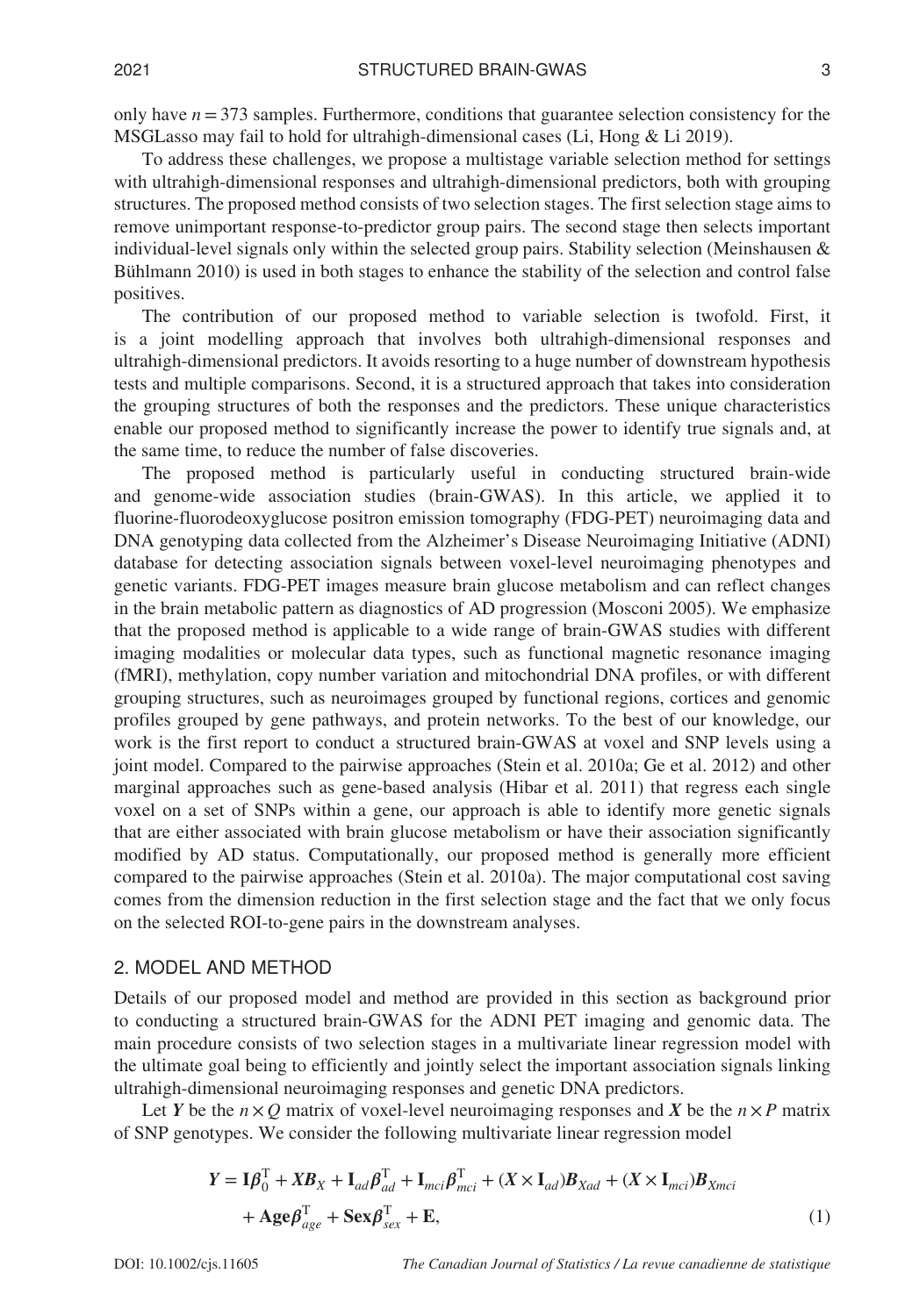where **I** is a length-*n* vector with entries 1;  $I_{ad}$  and  $I_{mci}$  are length-*n* indicators for AD and mild cognitive impairment (MCI) subjects, respectively;  $X \times I_{ad}$  and  $X \times I_{mci}$  are  $n \times P$  matrices of interaction terms between genetic predictors and disease status, respectively; and Age and Sex are length-*n* covariate vectors encoding age and sex, respectively. Here,  $\beta_0$  is a length-*Q* grand intercept vector;  $\beta_{ad} = I_Q \beta_{ad}$ ,  $\beta_{mci} = I_Q \beta_{mci}$ ,  $\beta_{age} = I_Q \beta_{age}$  and  $\beta_{sex} = I_Q \beta_{sex}$  are coefficient vectors for AD indicator, MCI indicator, age and sex, respectively, where I*<sup>Q</sup>* is a length-*Q* vector with entries 1, and *B*,  $B_{X_{rad}}$  and  $B_{X_{mci}}$  are  $P \times Q$  regression coefficient matrices for genetic, genetic–AD interaction and genetic–MCI interaction effects, respectively. The symbol E represents an  $n \times Q$  matrix of noise terms arising from a  $Q$ -dimensional multivariate normal distribution with zero means. The superscript T represents transpose of a matrix or vector.

When the variables in *X* and *Y* are centered,  $\beta_0$  is zero, and the model specified in Eq. (1) reduces to

$$
Y = \mathbb{X}\mathbb{B} + \mathbb{E} \tag{2}
$$

with  $X = (X, I_{ad}, I_{mci}, X \times I_{ad}, X \times I_{mci},$  Age, Sex) being the grand predictor matrix and  $\mathbb{B} =$  $(B_X^T, \beta_{ad}, \beta_{mci}, B_{Xad}^T, B_{Xmci}^T, \beta_{age}, \beta_{sex})$ <sup>T</sup> being the grand coefficient matrix. Here, we do not require the selection to respect the model hierarchy, that is, an interaction term can be selected in the final model even if the corresponding genetic main effect is not selected.

When the imaging responses *Y* and genetic predictors *X* are grouped into ROIs and genes, respectively, the groups automatically induce a block grouping structure on  $B_X$ , with row blocks corresponding to gene groups and column blocks corresponding to ROI groups. These same groups also induce the same gene grouping structures on  $X \times I_{ad}$  and  $X \times I_{mci}$  and the same block grouping structure on  $B_{Xad}$  and  $B_{Xmci}$ . We assume that association signals are sparse at both the group and individual levels. That is, (i) each response group only associates with, at most, a few predictor groups, and (ii) each important voxel only associates with a small number of SNPs (SNP–disease interactions) compared to the sample size. In the following analyses, we assume that the variables  $I_{ad}$ ,  $I_{mci}$ , Age and Sex belonging to the model specified in Eq. (2) each form a group in their own right.

#### 2.1. First Stage: Selecting Important ROI-to-Gene Blocks

In the first stage, we use the multivariate group lasso (Yuan & Lin 2006; Li, Nan & Zhu 2015) to select the important ROI-to-gene pairs. This stage serves as a screening step, ruling out the unimportant ROI-to-gene pairs by shrinking the corresponding association blocks to zero. To reduce the dimensionality of the input variables while retaining the ROI and gene grouping structures, we use the major principle components (PCs) within each ROI or gene group instead of using the voxel intensities and SNP genotypes. Note that PCs are linear combinations of the original variables; therefore, a zero-association block between the original variables implies a zero block between corresponding PCs. We interpret the selected PC association blocks as evidence of the associations between their representative ROIs and genes. The advantage of using the PCs is twofold. First, it helps to reduce the input dimensionality while keeping the grouping structure and essential information within each group and therefore improves the efficiency of group-level selection. Second, as PCs are orthogonal (independent) to each other, using them avoids the complications arising from collinearity between predictors or from overlapping grouping structures as genes often overlap with each other.

Let  $\mathcal{R} = \{1, \ldots, R\}$  be the index set of ROI groups and  $\mathcal{G} = \{1, \ldots, G\}$  be the index set of generic predictor groups–that is, gene, disease indicator, gene–disease interaction and other covariate groups. For ease of notation, when no confusion is introduced, we will simply refer hereafter to each generic predictor group as a "gene group." Denote by  $\mathcal{R} \otimes \mathcal{G}$  the induced block-grouping structure on the regression coefficient matrix. For each  $r \in \mathcal{R}$ , denote by  $P^r_Y$  the major PCs of the responses in the *r*th group. Let  $\mathbb{P}_Y = (\mathbf{P}_Y^1, \dots, \mathbf{P}_Y^R)$  be the new response matrix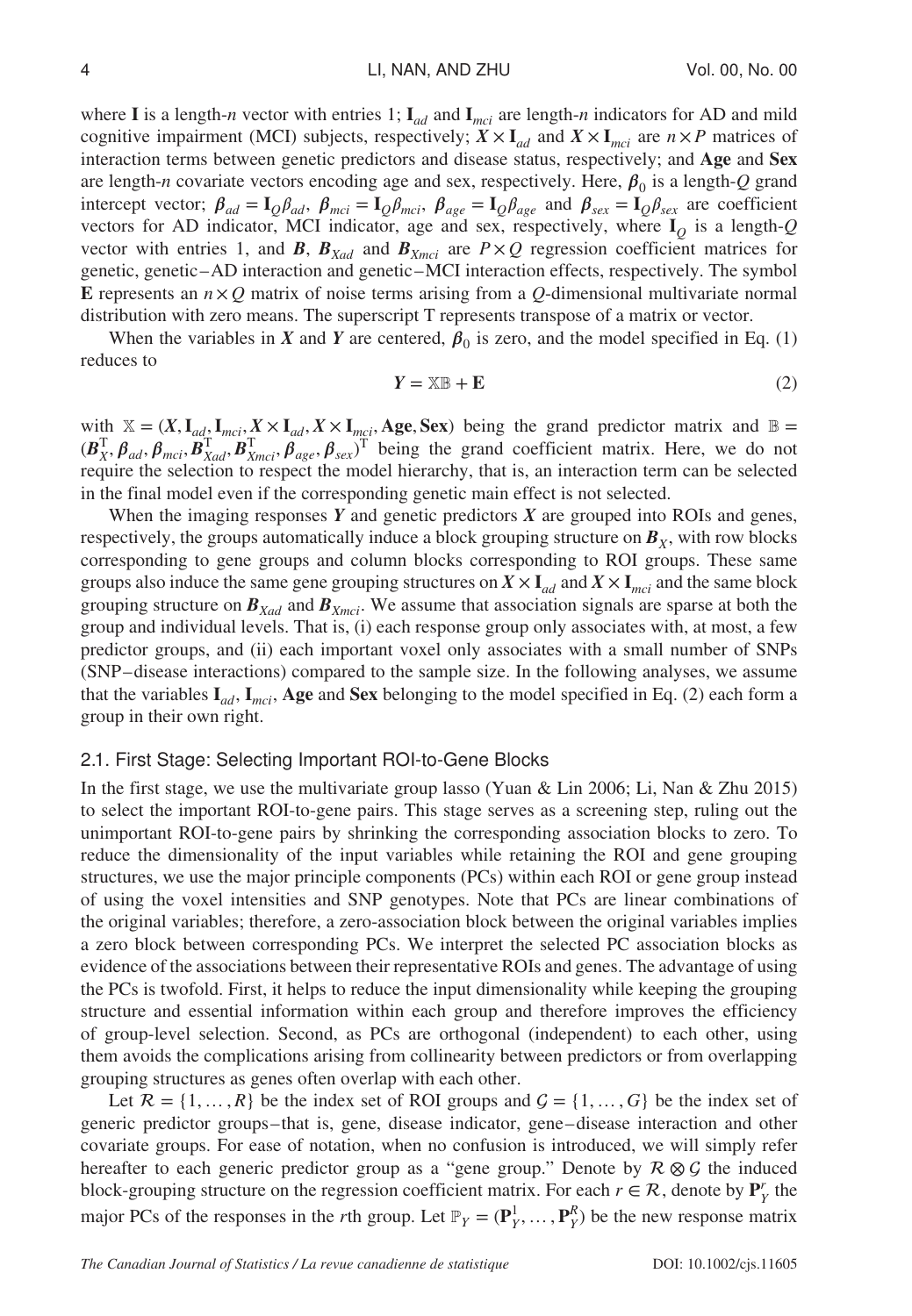of PCs. Similarly, for each  $g \in \mathcal{G}$ , denote by  $\mathbf{P}_{X}^{g}$  the major PCs of the predictors in the *g*th group. Let  $\mathbb{P}_X = (\mathbf{P}_X^1, \dots, \mathbf{P}_X^G)$  be the new predictor matrix of PCs. We apply the multivariate group lasso to the PC matrices to select important ROI-to-gene associations by solving the optimization problem:

$$
\underset{\Gamma}{\arg\min} \frac{1}{2n} \|\mathbb{P}_Y - \mathbb{P}_X \Gamma\|_2^2 + \lambda_1 \sum_{r g \in \mathcal{R} \otimes \mathcal{G}} \omega_{r g}^{1/2} \|\Gamma_{r g}\|_2,\tag{3}
$$

where  $\|\cdot\|_2$  denotes the  $l_2$  norm. Here,  $\Gamma$  is the regression coefficient matrix between the PC matrices, and  $\Gamma_{rg}$  is a submatrix block between *r*th ROI and *g*th gene group. The group lasso penalty  $\sum_{rg \in R \otimes \mathcal{G}} \omega_{rg}^{1/2} || \Gamma_{rg} ||_2$  aims to shrink the unimportant  $\Gamma_{rg}$  blocks to zero, and  $\omega_{rg}$  is a nonnegative weight assigned to  $\Gamma_{rg}$ ,  $r = 1, \ldots, R$ ,  $g = 1, \ldots, G$ . In our brain-wide GWAS, we use  $\omega_{re} = \sqrt{v \times s}$  (Yuan & Lin 2006; Silver, Montana & ADNI 2012), where *v* is the number of PCs in the *r*th ROI group, and *s* is the number of PCs in the *g*th gene group. We set  $\omega_{r} = 0$  if we do not want to penalize the group with label  $rg$ . The tuning parameter  $\lambda_1$  controls the sparsity of the selected ROI-to-gene blocks.

### 2.2. Second Stage: Selecting Important Voxel-to-SNP Signals

For each nonzero  $\Gamma_{rg}$  selected at the first stage, the corresponding ROI-to-gene pairs are passed to the second stage. In the second stage, we narrow our focus to the associations for those same pairs at voxel-to-SNP levels. For each selected ROI-to-gene pair, we solve the following multivariate lasso problem (Friedman, Hastie & Tibshirani 2010; Kohannim et al. 2012; Li, Nan & Zhu 2015),

$$
\underset{\mathcal{B}_{rg}}{\arg \min} \frac{1}{2n} \| Y_r - X_g \mathcal{B}_{rg} \|_2^2 + \lambda_2 \sum_{\beta_{jk} \in \mathcal{B}_{rg}} \omega_{jk} |\beta_{jk}|,\tag{4}
$$

where the response variables  $Y_r$  are voxel-level intensity scores in the selected *r*th ROI, the predictors  $X_\varphi$  are SNP genotypes (or SNP–disease interactions) belonging to the selected associated *g*th gene group, and  $B_{rg}$  is the corresponding regression coefficient block. Here,  $\lambda_2$  is a tuning parameter controlling the within-group individual-level sparsity, and  $\omega_{ik}$  is a preassigned nonnegative weight corresponding to  $\beta_{jk}$ . If  $\omega_{jk} = 0$ , then  $\beta_{jk}$  will not be penalized. In our ANDI data analysis, we set  $\omega_{jk} = 1$  for all  $\beta_{jk}$  that corresponds to either an SNP main effect or an SNP-to-disease interaction effect.

#### 2.3. Stability Selection and Control of False Discoveries

Stability selection (Meinshausen & Bühlmann 2010) is employed in both stages. We fit the models identified in Eqs. (3) and (4) multiple times, say *K*, on randomly resampled (bootstrapped or subsampled) datasets using prefixed tuning parameters. Then, an important signal (either group-level or individual-level) is eventually selected if its frequency of being selected among the total *K* times of selections exceeds a certain specified threshold.

The advantages of stability selection are threefold. First, it can reduce the random variation in the data that arises from sampling or measurement error. Second, it saves the computing cost associated with choosing the tuning parameters  $\lambda_1$  and  $\lambda_2$ . Instead of using cross-validation to select optimal tuning parameters, stability selection prescribes using a fixed set of tuning parameter values on rerandomized datasets. As long as the proposed fixed tuning parameter values belong to a reasonable range, that is, they are neither too large so that they shrink almost everything to zeros nor too small so that they barely shrink anything, the corresponding variable selection results are quite stable. Figure S3 in the Supplementary Materials illustrates that the top signals identified in the analysis of the ADNI PET imaging and genetic data are robustly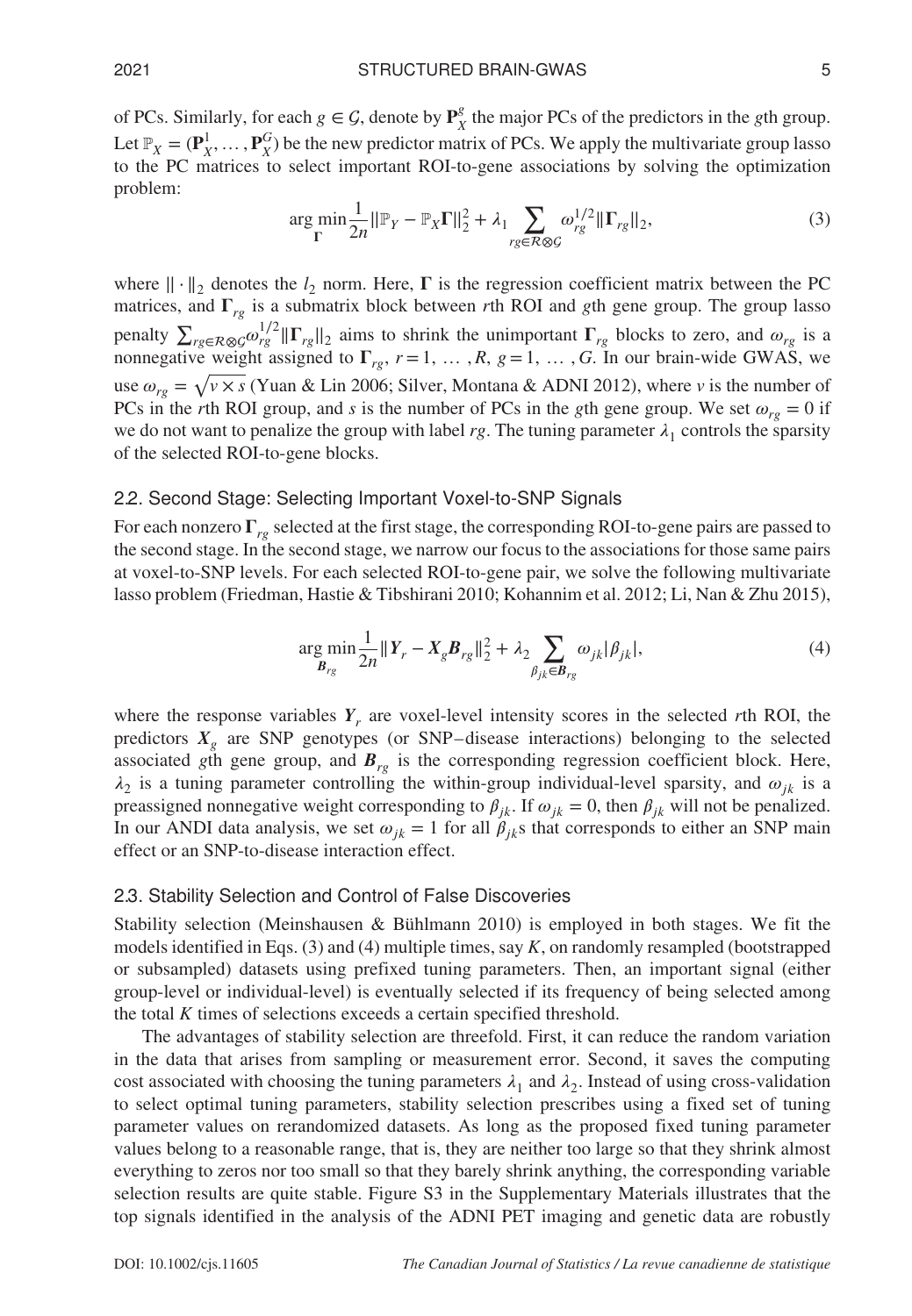selected when using bootstrapped samples and different values of the tuning parameters. Stability selection can be easily implemented and run on multicore computing clusters and therefore is much more efficient computationally. Third, stability selection provides a quantitative way to govern the number of false discoveries, an issue that we will discuss in detail in Section 4.

#### 2.4. Selection Properties

We show that the proposed structured brain-GWAS method achieves certain oracle bounds for selection, which are the selection bounds one could obtain as if the true model were given (Bickel, Ritov & Tsybakov 2009).

First, we introduce some notations. Let  $J_1(\mathbb{B}) = \{jk : |\beta_{ik}| \neq 0\}$  be the index set of nonzero elements in B, and let  $\mathcal{J}_2(\mathbb{B}) = \{rg \in \mathcal{R} \otimes \mathcal{G}, ||B_{rg}||_2 \neq 0\}$  be the index set of nonzero groups. Define  $M_1(\mathbb{B}) = \sum_{j,k} I(\beta_{jk} \neq 0) = |J_1(\mathbb{B})|$  and  $M_2(\mathbb{B}) = \sum_{r g \in R \otimes Q} I(||B_{rg}||_2 \neq 0)$  $(0) = |\mathcal{J}_2(\mathbb{B})|$ . Denote by  $q_r$  the number of voxels in the *r*th ROI group, and denote by  $p_g$  the number of predictors in the *g*th gene group. We assume that the predictors have a common marginal variance  $\sigma^2$ .

Next, we provide assumptions for the results summarized in Theorem 1.

- (i) Group-level generalized sparse condition (gGSC): For any  $\eta_1 \ge 0$ , there exists a nonempty set *A* ⊂ *R* ⊗ *G*, such that  $\sum_{rg \in A} ||B_{rg}||_2 \le \eta_1$ .
- (ii) Sparse Riesz condition (SRC): There exist spectrum bounds  $0 < c_* < c^* < \infty$ , such that for any  $A_1 \subset \{1, ..., G\}$  with rank  $q^*$  and any nonzero vector  $v \in \mathcal{R}^{\sum_{g \in A_1} p_g}$ , let  $\mathbb{X}_{A_1} =$  $(X_g, g \in A_1)$  be the submatrix of X with its group indices in  $A_1$ , and the following inequalities hold

$$
c_* \le \frac{\|\mathbb{X}_{\mathcal{A}_1} \mathbf{v}\|_2^2}{n \|\mathbf{v}\|_2^2} \le c^* \tag{5}
$$

(iii) Individual-level restricted eigenvalue condition (iREC): For any  $B_{rg} \in J_2(\mathbb{B})$ , suppose that  $B_{rg} \in \mathbb{R}^{p_g \times q_r}$ . Let  $\mathcal{J} \subseteq \{jk : 1 \le j \le p_g, 1 \le k \le q_r\}$  be any index set that satisfies  $|J| \leq s$  for some  $0 < s \leq p_g \times q_r$ . Then, for any nontrivial matrix  $\Delta \in \mathbb{R}^{p_g \times q_r}$  that satisfies  $|\Delta_{\tau_c}|_1 \leq 3|\Delta_{\tau}|_1$ , we have the following:

$$
\kappa = \min_{\mathcal{J}, \Delta \neq 0, g \in \mathcal{G}} \frac{\|X_g \Delta\|_2}{n^{1/2} \|\Delta_{\mathcal{J}}\|_2} > 0.
$$

Here,  $\Delta_{\mathcal{J}}$  is the projection of  $\Delta$  on an index set  $\mathcal{J}$ , that is,  $\Delta_{\mathcal{J}}$  is the matrix with the same elements of  $\Delta$  on coordinates  $\mathcal J$  and zeros on the complementary coordinates  $\mathcal J^c$ .

(iv) Let  $d^* = \max_{r g \in \mathcal{R} \otimes \mathcal{G}} \omega_{r g}, d_* = \min_{r g \in \mathcal{R} \otimes \mathcal{G}} \omega_{r g}$  for  $\omega_{r g}$ s in (3). Define  $d = d^* / d_*$ . Define  $\eta_2 = \max_{A \subset \mathcal{R}} \sum_{g \in \mathcal{A}}^{\infty} \left| \sum_{rg \in \mathcal{A}}^{\infty} X_g B_{rg} \right|_{2},$ 

$$
r_1 = \left(\frac{nc^* \sqrt{d^*} \eta_1}{\lambda_1 d_* M_2}\right)^{1/2}, r_2 = \left(\frac{nc^* \eta_2^2}{\lambda_1^2 d_* M_2}\right)^{1/2}, \overline{c} = c^* / c_* \text{ and}
$$
  

$$
C_2 = 2 + 4r_1^2 + 4\sqrt{d\overline{c}}r_2 + 4d\overline{c}.
$$

Let  $\sigma^* = \sigma \sqrt{\max_{g \in \mathcal{GP}_g}}$ . Assume that the tuning parameter,  $\lambda_1$ , in the model specified in Eq. (3) satisfies

$$
\lambda_1 \ge \max\{\lambda_0, \lambda_{n,G}\},\
$$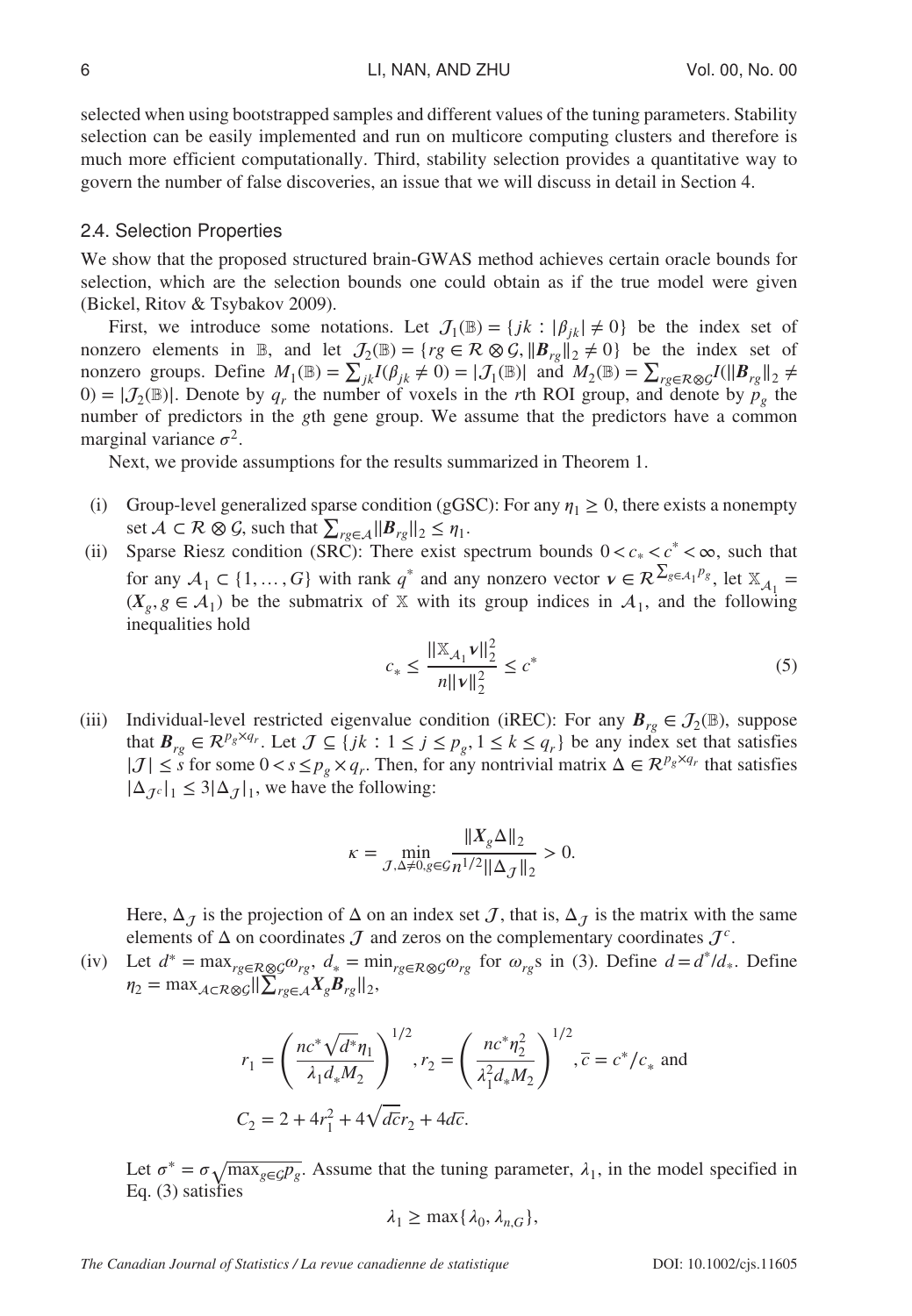where  $\lambda_{n,G} = 2\sigma^* \sqrt{8(1+c_0)d_*d^2q^* \overline{c}nc^* \log(N_d \vee a_n)}$ , with  $N_d = \sum_{r g \in R \otimes G} \omega_{rg}$ ,  $c_0 \ge 0$ and  $a_n \ge 0$  satisfying  $d_* G/(N_d \vee a_n)^{1+c_0} \approx 0$ , and  $\lambda_0 = \inf \{ \lambda : C_2 M_2(\mathbb{B}) + 1 \le q^* \}$  with inf  $\emptyset$  = ∞. Here, *a* ∨ *b* = max{*a*, *b*}.

Let  $\overline{q}$  = max{ $q_1, \ldots, q_R$ } and  $\overline{p}$  = max{ $p_1, \ldots, p_G$ }. Assume that the tuning parameter,  $\lambda_2$ , in the model specified in Eq. (4) satisfies

$$
\lambda_2 = 2\sigma A \{\log(\overline{qp})/n\}^{1/2}
$$

for some constant  $A > \sqrt{2}$ .

Theorem 1. *Let* B<sup>∗</sup> *be the true coefficient matrix. Assume that each of the* X *variables has mean 0 and marginal variance*  $\sigma^2 = 1$ *. Let*  $\psi_{\text{max}}$  *be the largest eigenvalue of*  $X^T X/n$  *and*  $M_1^*(\mathbb{B}^*) = \max_{rg \in R \otimes \mathcal{G}} M_1(\mathcal{B}_{rg}^*)$ . *Assume gGSC, SRC, iREC and the conditions specified in (iv) hold. Then, with probability converging to 1 as*  $n \rightarrow \infty$ *, we have the following oracle selection bounds for group- and individual-level signals:*

$$
M_2(\hat{\mathbb{B}}) \le C_2 M_2(\mathbb{B}^*),\tag{6}
$$

$$
M_1(\hat{\mathbb{B}}) \le 64\psi_{\text{max}} C_2 M_2(\mathbb{B}^*) M_1^*(\mathbb{B}^*) / \kappa^2. \tag{7}
$$

When gGSC, SRC and the conditions specified in (iv) hold, Wei & Huang (2010) showed that the group-level selection bound holds for the univariate-response group lasso. The proof of the inequality specified in Eq. (6) follows Theorem 2.1 in (Wei & Huang 2010), except we need to show that SRC holds for  $\mathbb{P}_X$  as, in our method, the group lasso is applied to  $\mathbb{P}_X$  instead of X in the first stage. In fact, as each PC is a linear combination of the original  $X$  variables, we can write  $\mathbb{P}_{X,A_1} = \mathbb{X}_{A_1}$  **W**, where **W** is a  $P \times R$  weight matrix,  $R \leq P$ , consisting of the eigenvectors of the covariance matrix of X. Then, we have  $\|\mathbb{P}_{X,A_1} v\|_2^2 / {\{n\|v\|_2^2\}} = \|\mathbb{X}_{A_1} \mathbf{W} v\|_2^2 / {\{n\|v\|_2^2\}} =$  $||\mathbb{X}_{A_1} \mathbf{W} \mathbf{v}||_2^2 / \{n \mathbf{v}^T \mathbf{W}^T \mathbf{W} \mathbf{v}\} = ||\mathbb{X}_{A_1} \mathbf{v}'||_2^2 / \{n \|\mathbf{v}'\|_2^2\}$ , where  $\mathbf{v}' = \mathbf{W} \mathbf{v}$ . Therefore, the SCR holds for  $\mathbb{P}_X$  if it holds for X. The individual-level oracle selection bound identified in Eq. (7) follows directly from the bound indicated in Eq.  $(6)$  and the multivariate lasso oracle selection bound introduced in Theorem 2 in Li, Nan & Zhu (2015).

#### 3. A SIMULATION STUDY

We investigated the empirical selection performance for our proposed two-stage method via simulations. Assume that both *Y* and X have 50 groups, with each group containing 200 variables.

The coefficient matrix  $\mathbb B$  assumes a block diagonal structure, that is, the first  $Y$  group is associated with only the first  $X$  group, the second  $Y$  group is associated with only the second  $X$ group, etc. Coefficients within off-diagonal blocks were set to be zeros. Half of the coefficients within diagonal blocks were randomly generated from Unif( $[-5, -3] \cup [3, 5]$ ), and the other half were set to equal zero (therefore, the sparsity within important coefficient blocks was 0.5). Once B was generated, it remained fixed in all the experiments.

We assumed that the  $X$  groups were uncorrelated. Within-group  $X$  variables were generated from a multivariate normal distribution with zero means and a first-order autocorrelation structure with a correlation coefficient 0.5, denoted by AR1(0.5), and unit marginal variances.

We generated the noise variables **E** from a multivariate normal distribution with one of the following three correlation structures and unit marginal variances:

I. Independent *Y* groups: The variables within each *Y* group followed an AR1(0.5) correlation structure.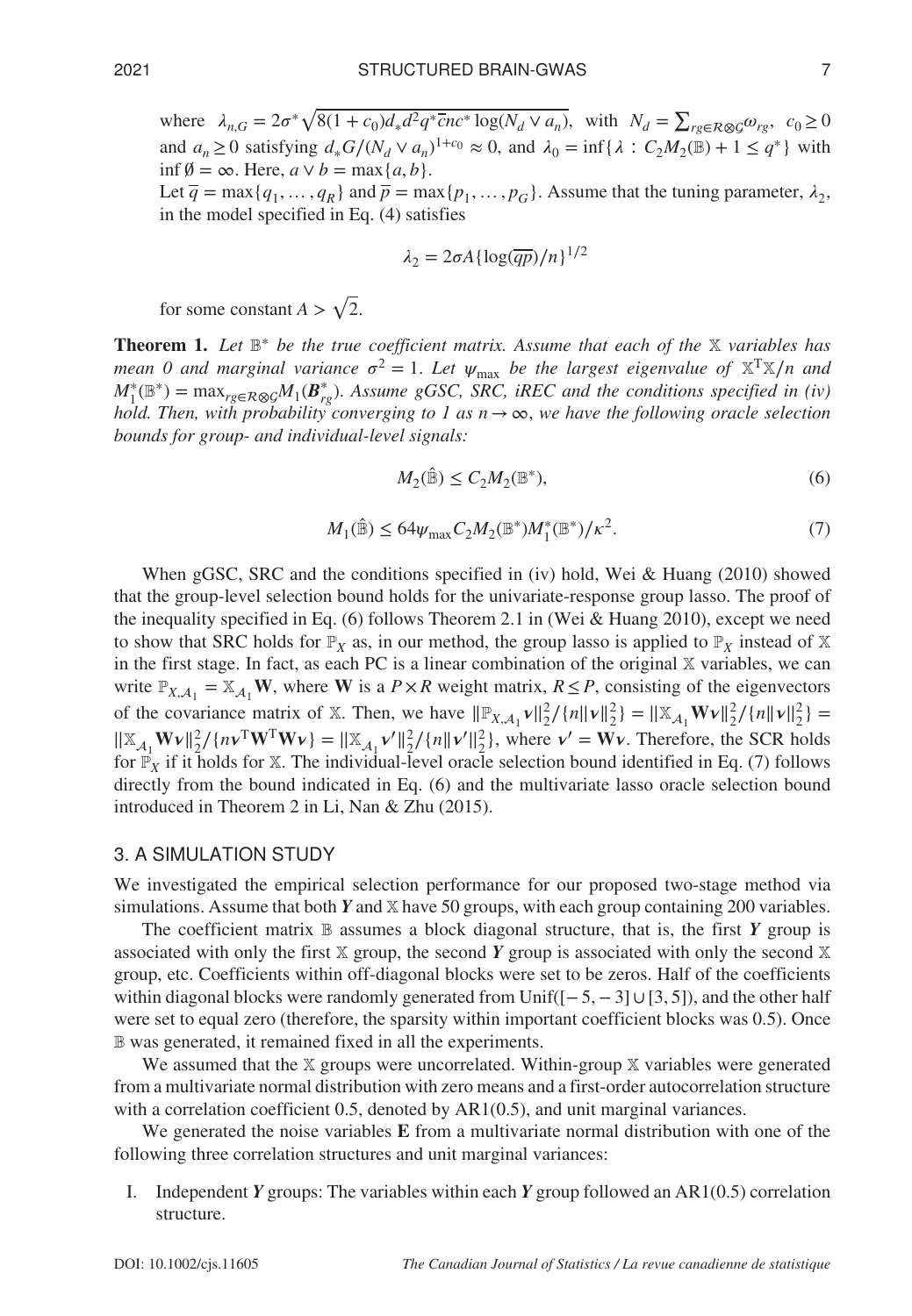- II. Weakly correlated *Y* groups: The variables within each *Y* group followed an AR1(0.5) correlation structure. The variables from different *Y* groups were correlated with a compound symmetry (CS) correlation structure with a coefficient 0.1, denoted by CS(0.1). Therefore, the overall *Y* correlation structure was CS(0.1)*⊗*AR1(0.5), where *⊗* is the Kronecker product.
- III. Moderately correlated *Y* groups: The variables within each *Y* group followed an AR1(0.5) correlation structure. The variables from different *Y* groups followed a CS(0.5) correlation structure. The overall *Y* correlation structure was CS(0.5)*⊗*AR1(0.5).

The response matrix was then generated according to  $Y = \mathbb{X} \mathbb{B} + \mathbb{E}$ . For each scenario, we generated datasets with one of three different sample sizes: *n*=200, 500 and 1000.

For each simulated dataset, our proposed method was applied at each stage, followed by stability selections. In the first stage, we used major PCs in each response/predictor group that explained more than 80% of the total within-group variation. Each stability selection was carried out on 100 bootstrapped datasets. Optimal tuning parameters were selected by fivefold cross-validation for each stage of selection. Tuning parameters were then fixed in the stability selection. The selection frequency threshold was set to be 80*%* for both stages. One hundred independent experiments were repeated for each setting. We report means and empirical standard deviations for the Sensitivity (SE) and Specificity (SP) in Table 1. The first-stage group-level SE and SP correspond to

$$
SE(1) = \frac{|\{rg: 1 \le r \le R, 1 \le g \le G, ||\hat{\Gamma}_{rg}||_2 \neq 0 \text{ and } ||B_{rg}^*||_2 \neq 0\}|}{|\{rg: 1 \le r \le R, 1 \le g \le G, ||B_{rg}^*||_2 \neq 0\}|} \text{ and}
$$
  
\n
$$
SP(1) = \frac{|\{rg: 1 \le r \le R, 1 \le g \le G, ||\hat{\Gamma}_{rg}||_2 = 0 \text{ and } ||B_{rg}^*||_2 = 0\}|}{|\{rg: 1 \le r \le R, 1 \le g \le G, ||B_{rg}^*||_2 = 0\}|},
$$

where the superscript  $*$  indicates the true values. The second-stage individual-level SE and SP equal

$$
SE(2) = \frac{|\{jk : 1 \le j \le P, 1 \le k \le Q, \hat{\beta}_{jk} \neq 0 \text{ and } \beta_{jk}^* \neq 0\}|}{|\{jk : 1 \le j \le P, 1 \le k \le Q, \beta_{jk}^* \neq 0\}|} \text{ and}
$$
  
\n
$$
SP(2) = \frac{|\{jk : 1 \le j \le P, 1 \le k \le Q, \hat{\beta}_{jk} = 0 \text{ and } \beta_{jk}^* = 0\}|}{|\{jk : 1 \le j \le P, 1 \le k \le Q, \beta_{jk}^* = 0\}|}.
$$

For comparison, we also carried out pairwise marginal linear regressions followed by Bonferroni correction for multiple comparisons. The  $\hat{\beta}_{jk}$ s with *P*-values lower than the Bonferroni corrected threshold (5e-12) were selected as important signals. The results for the pairwise approach are summarized in the final two columns of Table 1.

The simulation results demonstrate that our two-stage method combined with stability selection renders very good selection results for group-structured ultrahigh-dimensional multivariate responses and multiple predictors data. It was far more powerful than the pairwise approach. Especially for the first-stage group-level selection, our approach provided almost perfect selection performance even when the sample size was very small. For the second-stage individual-level selection, the selection performance improved significantly as the sample size increased. The selection performance was similar across all three different correlation structures for the simulated responses.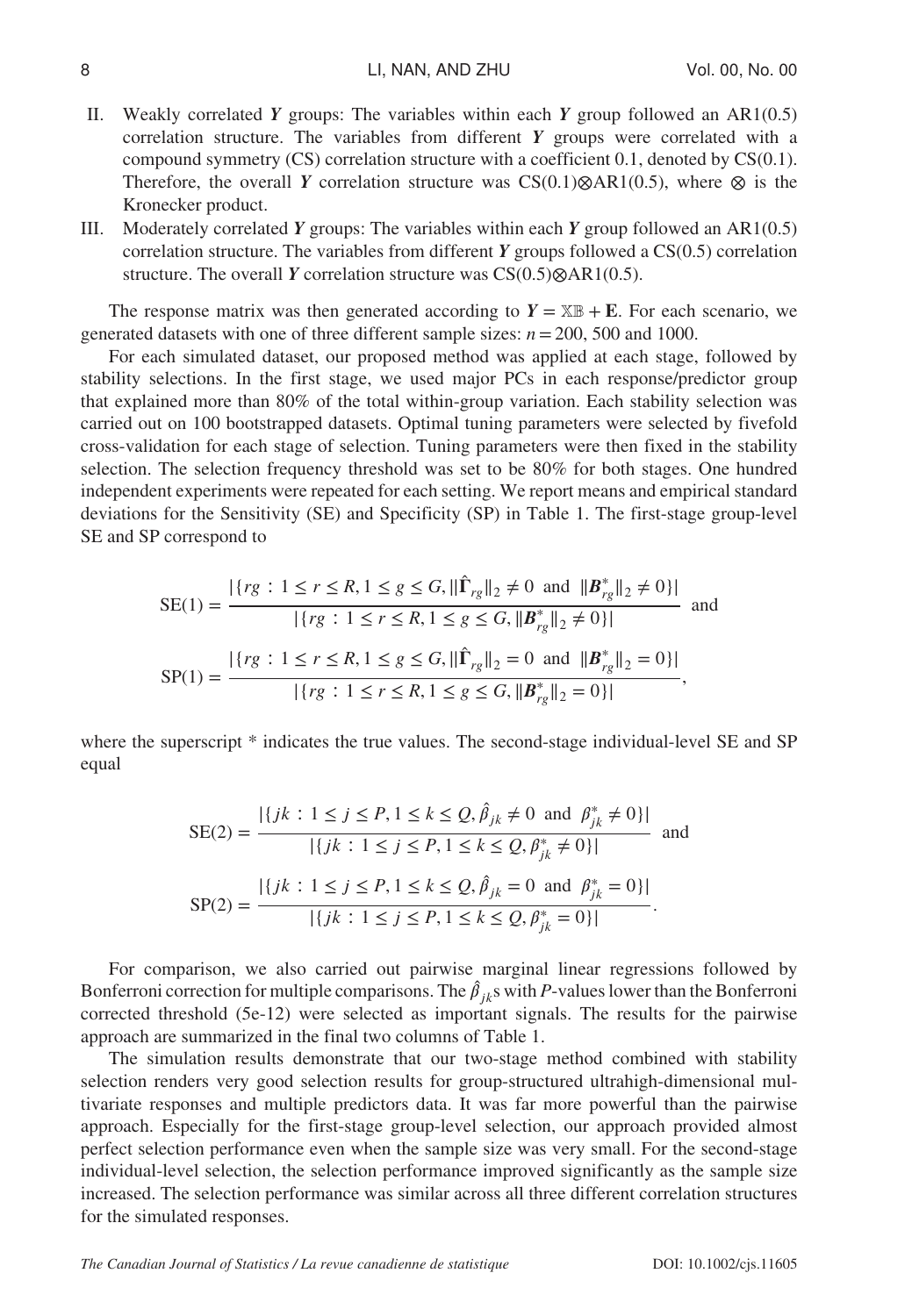| TABLE 1: Selection results for the simulation study; the numbers in parenthesis are empirical standard |
|--------------------------------------------------------------------------------------------------------|
| deviations.                                                                                            |

|              |                          |              |              |                     |                                                       | Proposed         |                  |                  |                     |                   |                            |
|--------------|--------------------------|--------------|--------------|---------------------|-------------------------------------------------------|------------------|------------------|------------------|---------------------|-------------------|----------------------------|
|              | Correlation<br>structure |              |              | First stage         |                                                       |                  |                  | Second stage     |                     |                   |                            |
|              | and setting              |              |              |                     | Direct selection Stability selection Direct selection |                  |                  |                  | Stability selection |                   | Pairwise                   |
|              | $\mathbf n$              | SE(1)        | SP(1)        | SE(1)               | SP(1)                                                 | SE(2)            | SP(2)            | SE(2)            | SP(2)               | <b>SE</b>         | <b>SP</b>                  |
| $\bf{I}$     | 200                      | 0.98         | 0.98         | $\mathbf{1}$        | 0.98                                                  | 0.75             | 0.77             | 0.82             | 0.84                | $7e-4$            | 0.999                      |
|              |                          | $(2e-3)$     | $(2e-3)$     | (0)                 | $(1e-3)$                                              | $(2e-3)$         | $(8e-4)$         | $(3e-3)$         | $(2e-3)$            | $(1e-4)$ $(1e-6)$ |                            |
|              | 500                      | $\mathbf{1}$ | $\mathbf{1}$ | $\mathbf{1}$        | $\mathbf{1}$                                          | 0.95             | 0.87             | 0.98             | 0.97                | 0.024             | 0.999                      |
|              |                          | (0)          | (0)          | (0)                 | (0)                                                   | $(1e-3)$         | $(3e-4)$         | $(3e-4)$         | $(5e-4)$            |                   | $(4e-4)$ $(1e-5)$          |
|              | 1000                     | $\mathbf{1}$ | $\mathbf{1}$ | $\mathbf{1}$        | $\mathbf{1}$                                          | 0.98             | 0.93             | 1.00             | 0.99                | 0.14              | 0.999                      |
|              |                          | (0)          | (0)          | (0)                 | (0)                                                   | $(1e-3)$         | $(2e-4)$         | $(7e-5)$         | $(4e-4)$            |                   | $(1e-3)$ $(3e-5)$          |
| $\mathbf{I}$ | 200                      | 0.98         | 0.97         | $\mathbf{1}$        | 0.98                                                  | 0.74             | 0.77             | 0.81             | 0.83                | $7e-4$            | 0.999                      |
|              |                          | $(2e-3)$     | $(2e-3)$     | (0)                 | $(1e-3)$                                              | $(2e-3)$         | $(8e-4)$         | $(3e-3)$         | $(2e-3)$            |                   | $(1e-4)$ $(1e-6)$          |
|              | 500                      | $\mathbf{1}$ | $\mathbf{1}$ | $\mathbf{1}$        | $\mathbf{1}$                                          | 0.95             | 0.86             | 0.99             | 0.97                | 0.024             | 0.999                      |
|              |                          | (0)          | (0)          | (0)                 | (0)                                                   | $(2e-3)$         | $(4e-4)$         | $(5e-4)$         | $(6e-4)$            |                   | $(4e-4)$ $(1e-5)$          |
|              | 1000                     | $\mathbf{1}$ | $\,1\,$      | $\,1\,$             | $\mathbf{1}$                                          | 0.98             | 0.93             | 0.99             | 0.99                | 0.14              | 0.999                      |
| $\rm III$    | 200                      | (0)<br>0.98  | (0)<br>0.96  | (0)<br>$\mathbf{1}$ | (0)<br>0.98                                           | $(1e-3)$<br>0.74 | $(1e-4)$<br>0.77 | $(1e-4)$<br>0.81 | $(3e-4)$<br>0.83    | $7e-4$            | $(1e-3)$ $(2e-5)$<br>0.999 |
|              |                          | $(2e-3)$     | $(2e-3)$     | (0)                 | $(1e-3)$                                              | $(2e-3)$         | $(8e-4)$         | $(3e-3)$         | $(2e-3)$            |                   | $(1e-4)$ $(1e-6)$          |
|              | 500                      | $\mathbf{1}$ | $\mathbf{1}$ | $\mathbf{1}$        | $\mathbf{1}$                                          | 0.94             | 0.87             | 0.99             | 0.97                | 0.024             | 0.999                      |
|              |                          | (0)          | (0)          | (0)                 | (0)                                                   | $(2e-3)$         | $(3e-4)$         | $(4e-4)$         | $(5e-4)$            |                   | $(4e-4)$ $(1e-5)$          |
|              | 1000                     | $\mathbf{1}$ | $\mathbf{1}$ | $\,1\,$             | $\,1$                                                 | 0.98             | 0.93             | 0.99             | 0.99                | 0.14              | 0.999                      |
|              |                          | (0)          | (0)          | (0)                 | (0)                                                   | $(1e-3)$         | $(1e-4)$         | $(1e-4)$         | $(4e-4)$            | $(4e-4)$ $(3e-5)$ |                            |

# 4. ANALYSIS OF THE ADNI FDG-PET AND SNP DATA

The ADNI data used in our structured brain-GWAS analysis consist of three parts: imaging data, genetic data and clinical data, all from the ADNI database. Samples with both imaging and genotype data are included in the analysis, resulting in a dataset with 373 samples, including 86 AD patients, 188 MCI patients and 99 normal controls (NCs). The clinical data involve the disease status (AD, MCI, or NC), demographic information (e.g. age and sex) and  $\epsilon$ 4 allele information for the apolipoprotein E (*APOE*) gene. We fit the model specified in Eq. (1) to the ADNI PET imaging and genomic data using our proposed method.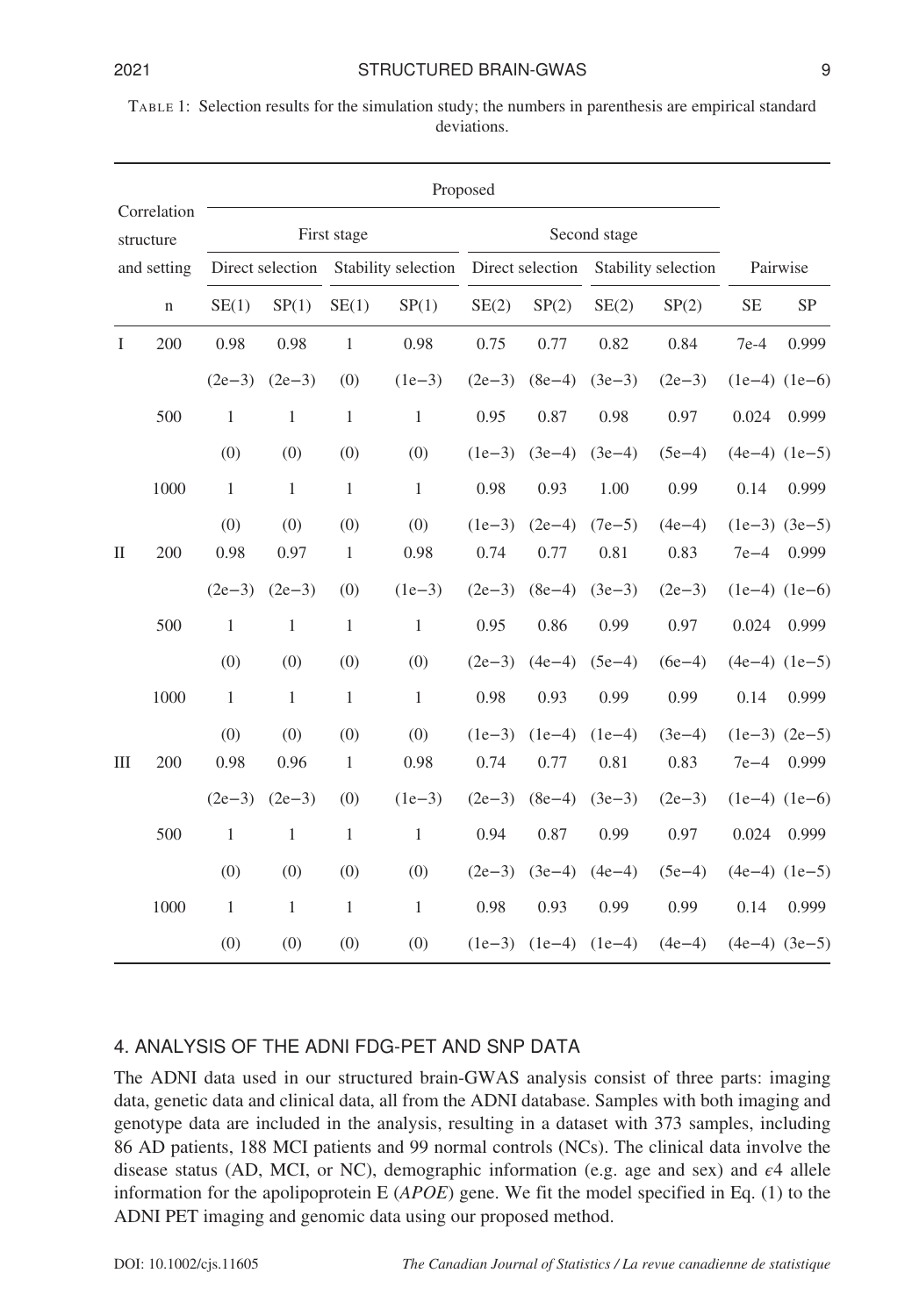# 4.1. PET Images and ROIs

The images used in our analysis are FDG-PET images, which have been widely used in neuroimaging studies for over 20 years. FDG-PET images measure cerebral glucose metabolic activities. From year 2003 to 2011, a total of 403 FDG-PET scans were acquired at approximately 50 different participating sites in ADNI-1 and ADNI-GO studies, including 95 AD subjects, 206 MCI subjects and 102 NC subjects. Due to missing genetic information, only 373 individuals were included in our study. Each image contains 349,182 voxels embedded in a  $160 \times 160 \times 96$ three-dimensional (3D) array. All these images were preprocessed to produce a uniform isotropic resolution.

To incorporate the brain anatomic structures, the PET images were segmented according to the Brodmann atlas (Brodmann 2010). As a result, the voxels in each image were grouped into 106 Brodmann ROIs. Voxels not indexed by the Brodmann atlas were not considered in the analysis. The regions on the left hemisphere are a symmetric mirror reflection of the ones located on the right hemisphere. In the following, we use "(L)" to denote the regions on the left hemisphere and "(R)" to denote the regions on the right hemisphere. For example, "Temporal cortex\_BA20(L)" refers to the temporal cortex region named "BA20" on the left hemisphere, and "Temporal cortex\_BA20(R)" refers to the corresponding symmetric region found on the right hemisphere.

# 4.2. Genotypes

The ADNI SNP data were genotyped using an Illumina 610 Quad array with more than 620,000 tag SNPs. Genotyping was performed by Polymorphic DNA Technologies. We grouped the SNP genotypes into genes using the UCSC known gene list of NCBI36 assembly (http://genome.ucsc.edu), with each gene containing the SNPs within its physical range plus a flanking region of 100 KB both upstream and downstream. This resulted in a total of 29,458 genes in the 22 autosomes. For isoform genes, we took the joint regions of all the isoforms to be the same gene.

The raw genotypes were screened by a series of quality control procedures. SNPs with missing rates greater than 1*%*, heterozygous haploid and markers with Hardy-Weinberg equilibrium *P*-values less than 10<sup>−6</sup> were removed, which left a total of 564,636 SNPs in the analysis. The missing genotypes with a missing rate under 1*%* were imputed by the average genotype scores of the nonmissing genotypes.

# 4.3. Data Analysis

In the first-stage selection, we used the first 5 PCs in each brain ROI and the first 20 PCs or the first several PCs that explained at least 80*%* of the variation, whichever was smaller, in each gene. Most of the ROIs have more than 70*%* of their variations explained by their first five PCs. Most of the genes have at least 80*%* of their variations explained by no more than 20 PCs. For example, only 7 of 800 genes on chromosome 20 have less than 60*%* of their variations explained by their first 20 PCs. Figure S1 in the Supplementary Materials shows the percentage of total variation explained by the first five PCs in each ROI and the percentage of variation explained by up to the first 20 PCs in each gene on chromosome 20. The  $\epsilon$ 4 allele of the *APOE* gene (*APOE*-4) is the most common genetic risk factor for AD (Strittmatter et al. 1993; Corder et al. 2004). However, the ADNI genetic dataset does not contain the genotypes for the SNPs in the *APOE* gene. We extracted the *APOE*- $\epsilon$ 4 allele information score from the ADNI clinical data and combined it with the first 20 PCs on chromosome 19.

We used the R package MSGLasso (Li, Nan & Zhu 2016) to run the multivariate group lasso on the PC matrices. Stability selection (Meinshausen & Bühlmann 2010) was then carried out on 100 bootstrapped datasets. ROI-to-gene pairs with a stability selection frequency of at least 75*%* were selected as important ROIs and genes in the first selection stage. For the *APOE* gene, we used *APOE*- $\epsilon$ 4 allele score to fit the model specified in Eq. (4) wherever *APOE* was selected.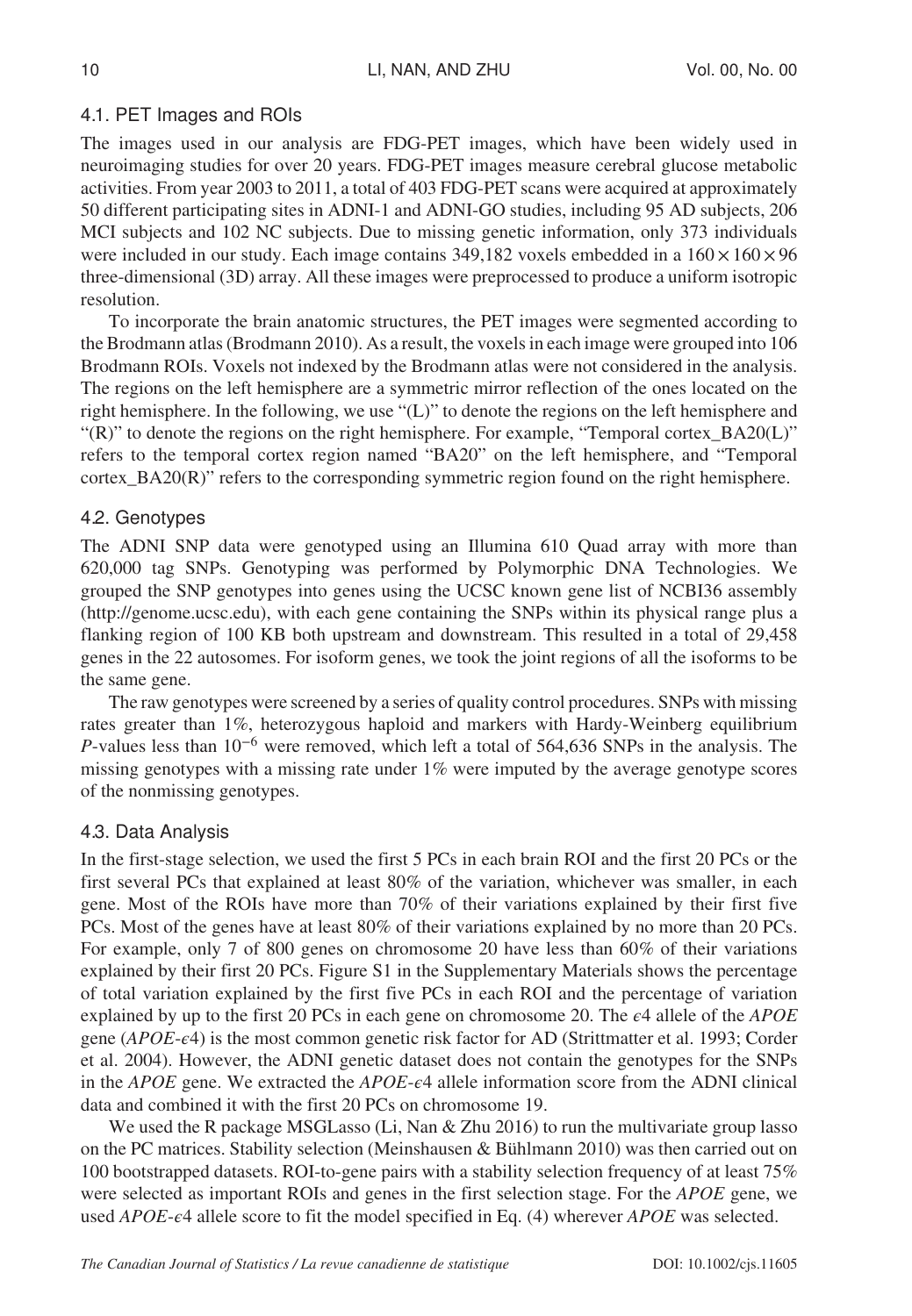Meinshausen & Bühlmann (2010) showed that the expected number *V* of falsely selected variables is bounded from above by

$$
E(V) \le \frac{1}{2\pi_{thr} - 1} \frac{q^2}{P},\tag{8}
$$

where  $\pi_{thr}$  denotes the thresholding frequency used for the selection, which in our case was 75*%* for the first stage and 80*%* for the second stage, and *q* represents the average number of selected variables. In our study, the typical numbers of selected variables ranged from tens to hundreds out of tens of thousands of variables in total, which yielded  $q^2/P \ll 1$ . Therefore, the error number per chromosome is controlled by  $\ll 1/(2 \times 0.75 - 1) = 2$ . That is, for each ROI, in the first stage, there will be just a few falsely discovered genes across all chromosomes.

In the second stage, we also used the MSGLasso (Li, Nan & Zhu 2016) to fit a multivariate lasso regression on each of the selected ROI-to-gene pairs. Stability selection was then carried out on 100 bootstrapped datasets for each ROI-to-gene pair. Voxel-to-SNP pairs with a selection frequency greater than 80*%* were selected to be the important individual-level signals. Then, we applied a multiple linear regression for each selected voxel with its selected important SNP predictors for post-selection estimation and inference. In our ADNI data analysis, the typical number of important SNPs selected for a voxel ranged from a few to several dozens, which is much smaller than the sample size.

In both stages, we did not penalize  $I_{ad}$ ,  $I_{mci}$ , Age and Sex by setting the corresponding  $\omega_{er} = 0$  or  $\omega_{ik} = 0$ .

#### 4.4. Results

Table 2 provides the list of top signals that meet both criteria of having a *P*-value less than 10−<sup>6</sup> and a selection frequency exceeding 80*%*. The selected brain regions and strength of the SNP effects are also illustrated in Figure 2. As there is no SNP–MCI interaction effect that satisfies both criteria, we provide a list of top MCI interactions in Table S1 in the Supplementary Material. Table S2 lists the top selected ROIs and voxels therein for the *APOE-e4* effects.

Some brain regions are identified as having either significant gene effects or gene–AD interaction effects. For example, regions such as BA40(L), BA39(R), BA39(L), BA7(R) and BA7(L) in the superior parietal cortices were found to be significantly associated with certain genes or with their associations significantly modified by the AD status. On the contrary, no genome-wide significant SNP was found in the previous pairwise brain-GWAS studies (Stein et al. 2010a). We have confirmed some brain regions associated with genetics that have appeared in the existing literature. For example, Mills et al. (2013) reported associations between lipid metabolism in superior parietal cortices and alternatively spliced isoforms in RNA transcriptome. Other identified regions that were associated with genetics or with their genetic effects significantly modified by AD status include  $BA18(R)$ ,  $BA18(L)$ ,  $BA19(R)$ ,  $BA19(L)$  in occipital cortices (Braskie, Ringman & Thompson 2011) and BA20(R), BA20(L), BA21(R), BA21(L), BA22(R) and BA22(L) in temporal cortices (Risacher et al. 2009; Stein et al. 2010b; Braskie, Ringman & Thompson 2011).

Some genetic findings identified in previous studies were confirmed by our brain-GWAS. For example, Wang et al. (2013) found that inhibiting *IL8RB* (*CXCR2*) can turn down amyloid- $\beta$ production and protect neural cells. Nakamura et al. (2006) found a similar effect for the *COLEC12* (*SRCL*) gene in AD samples. Other direct supports involving AD interactions include Burns et al. (2011) on *SAKCA* (*KCNMA1*), Xie et al. (2010) on *PRIMA*, Nakamura et al. (2006) on *COLEC12* and Broer et al. (2011) on *HSPA13*.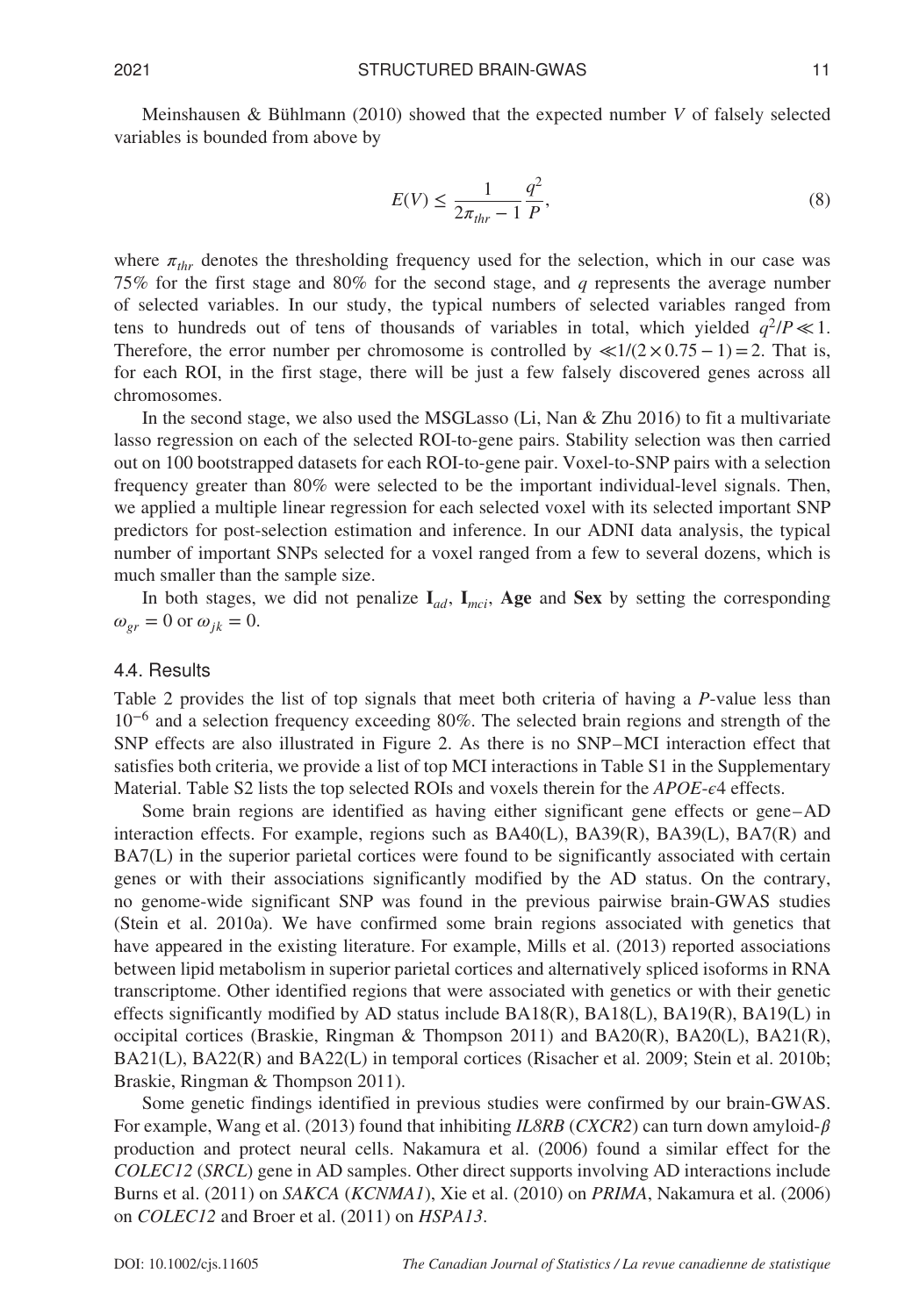|          |               |                  |               | Top selective |             |                                     |                                                 |                            |
|----------|---------------|------------------|---------------|---------------|-------------|-------------------------------------|-------------------------------------------------|----------------------------|
|          |               | Gene information |               | SNP in gene   |             |                                     |                                                 |                            |
|          |               | Num. SNP         | $\%$ variance |               | Most sig.   | Associated                          | Effect                                          |                            |
| Name     | chr           | in gene          | by $20$ PCs   | SNP name      | P-value     | <b>ROI</b>                          | type                                            | Reference                  |
| ILSRB    | $\mathcal{L}$ |                  | $100\%$       | rs6436025     | $4.8e - 12$ | Superior parietal<br>cortex_BA40(L) | GXAD                                            | Liu et al. (2010),         |
|          |               |                  |               |               |             |                                     |                                                 | Vallès et al. (2006),      |
|          |               |                  |               |               |             |                                     |                                                 | Horuk et al. (1997)        |
|          |               |                  |               |               | $3.8e - 11$ | Superior parietal<br>cortex_BA39(L) | GXAD                                            | Desbaillets et al. (1997), |
|          |               |                  |               |               |             |                                     |                                                 | Tsai et al. (2002),        |
|          |               |                  |               |               |             |                                     |                                                 | Xia et al. (1997)          |
|          |               |                  |               |               | $2.9e - 10$ | Superior parietal cortex_BA7(L)     | $\mathbf{G}\times\mathbf{A}\mathbf{D}$          | Wang et al. (2013)         |
|          |               |                  |               |               | $7.0e - 09$ | Superior parietal<br>cortex_BA39(R) | GXAD                                            |                            |
|          |               |                  |               |               | $1.9e - 08$ | Posterior cingulated_BA31(L)        | GXAD                                            |                            |
|          |               |                  |               |               | $7.8e - 08$ | Inferior parietal cortex_BA37(L)    | $\mathbf{G}\mathbf{\times}\mathbf{A}\mathbf{D}$ |                            |
|          |               |                  |               |               | $1.9e - 07$ | Temporal cortex_BA20(L)             | $\mathbf{G}\mathbf{x}\mathbf{A}\mathbf{D}$      |                            |
|          |               |                  |               | rs4674246     | $1.2e - 07$ | Medial frontal cortex_BA9(R)        | GXAD                                            |                            |
|          |               |                  |               |               | $1.1e-07$   | Temporal cortex_BA20(R)             | GXAD                                            |                            |
| CDC42EP3 | 2             | 36               | 98.6%         | rs11692666    | $1.2e - 08$ | Occipital cortex_BA18(R)            | U                                               |                            |
|          |               |                  |               |               | $2.0e - 7$  | Occipital cortex_BA19(R)            | ロ                                               |                            |

TABLE 2: Top selected genes, their associated regions and the top selected SNPs within them. TABLE 2: Top selected genes, their associated regions and the top selected SNPs within them.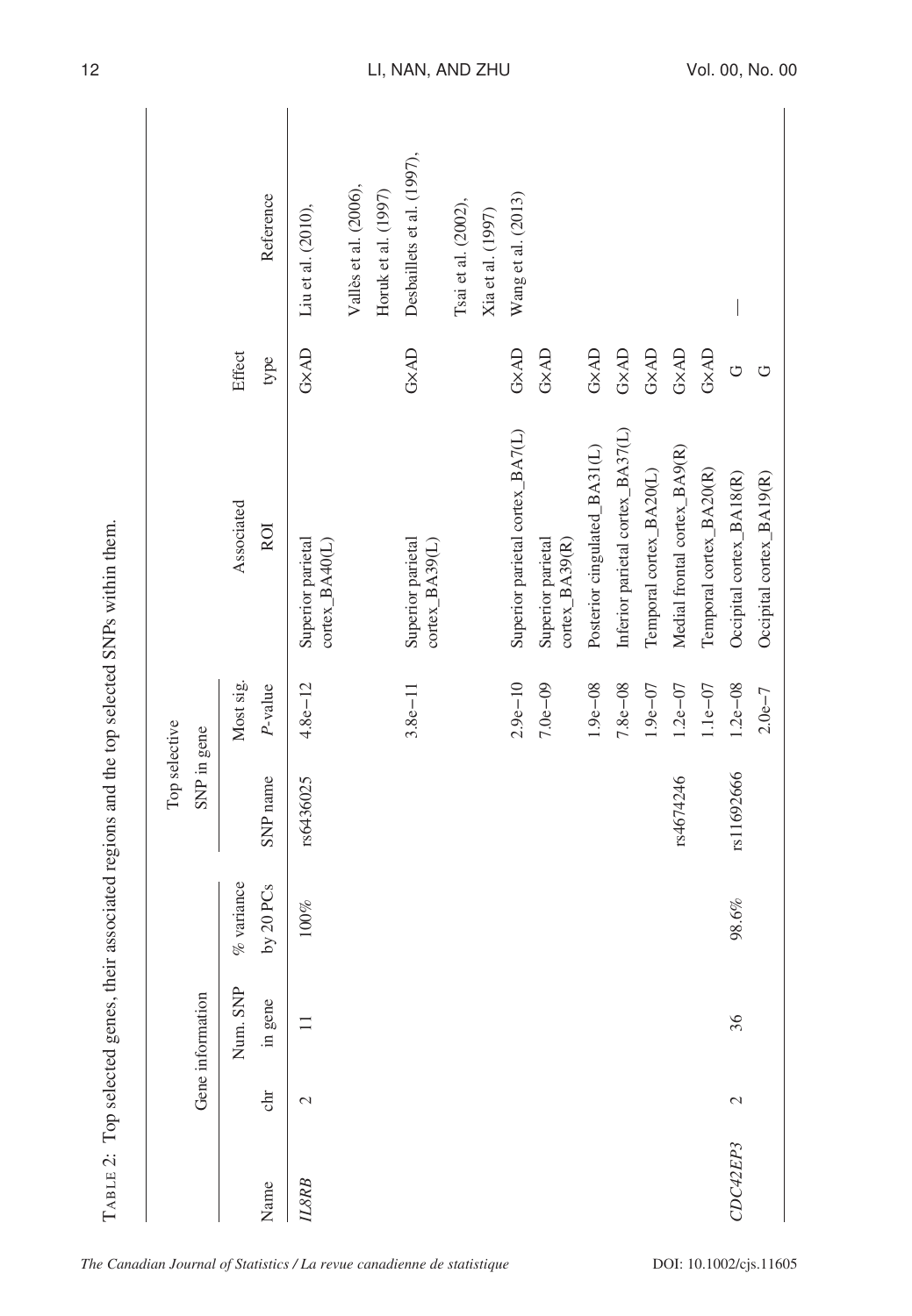|          |                 |                  |                     | Top selective |             |                                        |        |                      |
|----------|-----------------|------------------|---------------------|---------------|-------------|----------------------------------------|--------|----------------------|
|          |                 | Gene information |                     | SNP in gene   |             |                                        |        |                      |
|          |                 | Num. SNP         | variance<br>ok.     |               | Most sig.   | Associated                             | Effect |                      |
| Name     | chr             | in gene          | 20 PCs<br>$\gtrsim$ | SNP name      | P-value     | <b>ROI</b>                             | type   | Reference            |
| AK096399 | ${}^{\circ}$    | $\sqrt{4}$       | 98.6%               | rs1425765     | $3.3e - 13$ | Occipital cortex_BA18(R)               | GXAD   | Cannon et al. (2010) |
|          |                 |                  |                     |               | $9.3e - 13$ | Superior parietal<br>cortex_BA39(R)    | GXAD   |                      |
|          |                 |                  |                     |               | $3.0e - 10$ | Superior parietal cortex_BA7(R)        | GXAD   |                      |
|          |                 |                  |                     | rs269197      | $5.8e - 07$ | Superior parietal cortex_BA7(L)        | GXAD   |                      |
| SAKCA    | $\overline{10}$ | 109              | $81\%$              | rs16934331    | $1.6e - 11$ | Superior parietal<br>cortex_BA39(R)    | GXAD   | Burns et al. (2011), |
|          |                 |                  |                     |               |             |                                        |        | Ertekin-Taner (2010) |
|          |                 |                  |                     | rs1871066     | $1.0e - 07$ | Posterior cingulated_BA31(R)           | U      |                      |
|          |                 |                  |                     | rs3781141     | $6.9e - 07$ | Superior parietal<br>cortex_BA39(R)    | GXAD   |                      |
|          |                 |                  |                     | rs2247557     | $8.3e - 07$ | Primary somatosensory<br>cortex_BA2(R) | GXAD   |                      |
| GALNT4   | $\overline{c}$  | $\circ$          | $100\%$             | rs12426089    | $3.5e-12$   | Occipital cortex_BA19(L)               | GXAD   |                      |
| BC007399 | $\overline{c}$  | 36               | 97%                 | rs734148      | $5.1e-14$   | Superior parietal<br>cortex_BA39(R)    | GXAD   | $\bigg $             |
|          |                 |                  |                     |               | $1.4e - 8$  | Occipital cortex_BA19(R)               | U      |                      |
|          |                 |                  |                     | rs12423428    | $7.1e-09$   | Superior parietal<br>cortex_BA39(R)    | U      |                      |

TABLE 2: Continued

TABLE 2: Continued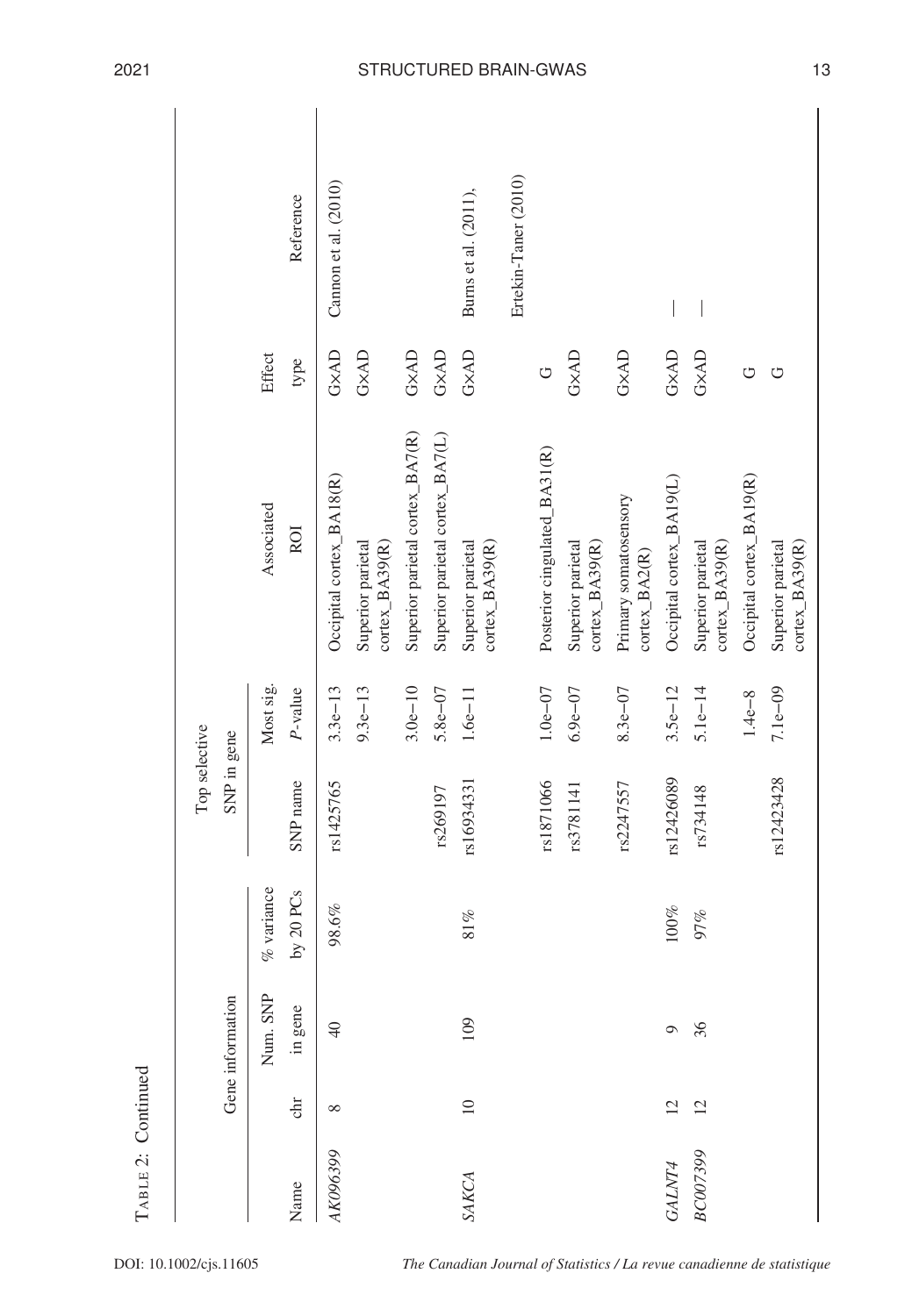|                   |                 |                  |               | Top selective |             |                                               |        |                                                                     |
|-------------------|-----------------|------------------|---------------|---------------|-------------|-----------------------------------------------|--------|---------------------------------------------------------------------|
|                   |                 | Gene information |               | SNP in gene   |             |                                               |        |                                                                     |
|                   |                 | Num. SNP         | $\%$ variance |               | Most sig.   | Associated                                    | Effect |                                                                     |
| Name              | chr             | in gene          | by $20$ PCs   | SNP name      | $P$ -value  | <b>ROI</b>                                    | type   | Reference                                                           |
| GJB <sub>2</sub>  | 13              | 25               | 98.1%         | rs4769088     | $2.6e - 10$ | Superior parietal<br>cortex_BA40(R)           | GXAD   | Lingala, Sankarathi &<br>Penagaluru (2009),<br>Yaffe et al. (2005), |
|                   |                 |                  |               |               |             |                                               |        | Heikaus et al. (2002)                                               |
|                   |                 |                  |               | rs10870680    | $1.3e - 08$ | Superior parietal<br>cortex_BA40(R)           | GxAD   |                                                                     |
|                   |                 |                  |               | rs945373      | $2.7e - 08$ | Superior parietal<br>$\text{cortex}\_BA40(R)$ | U      |                                                                     |
| PACS <sub>2</sub> | $\overline{4}$  | ${}^{\circ}$     | $100\%$       | rs1008628     | $1.2e - 08$ | Superior parietal<br>$\text{cortex}\_BA40(L)$ | U      | Aslan et al. (2009),                                                |
|                   |                 |                  |               |               |             |                                               |        | Nitsch et al. (2000)                                                |
| <b>PRIMA1</b>     | $\overline{4}$  | 48               | 90.3%         | rs4900194     | $4.9e - 08$ | <b>BA38(R)</b>                                | GXAD   | Xie et al. (2010)                                                   |
|                   |                 |                  |               | rs12895346    | $2.9e - 07$ | <b>BA38(R)</b>                                | GXAD   |                                                                     |
|                   |                 |                  |               | rs2064930     | $3.4e - 07$ | <b>BA38(R)</b>                                | GXAD   |                                                                     |
| SNX29             | $\overline{16}$ | 249              | 76.2%         | rs10500383    | $3.6e - 11$ | Temporal cortex_BA21(R)                       | GXAD   | Teasdale & Collins (2012)                                           |
|                   |                 |                  |               | rs10500383    | $3.0e - 09$ | Temporal cortex_BA22(R)                       | GXAD   |                                                                     |
|                   |                 |                  |               | rs11859327    | $8.4e - 07$ | Occipital cortex_BA19(R)                      | Ò      |                                                                     |
|                   |                 |                  |               |               |             |                                               |        |                                                                     |

TABLE 2: Continued

TABLE 2: Continued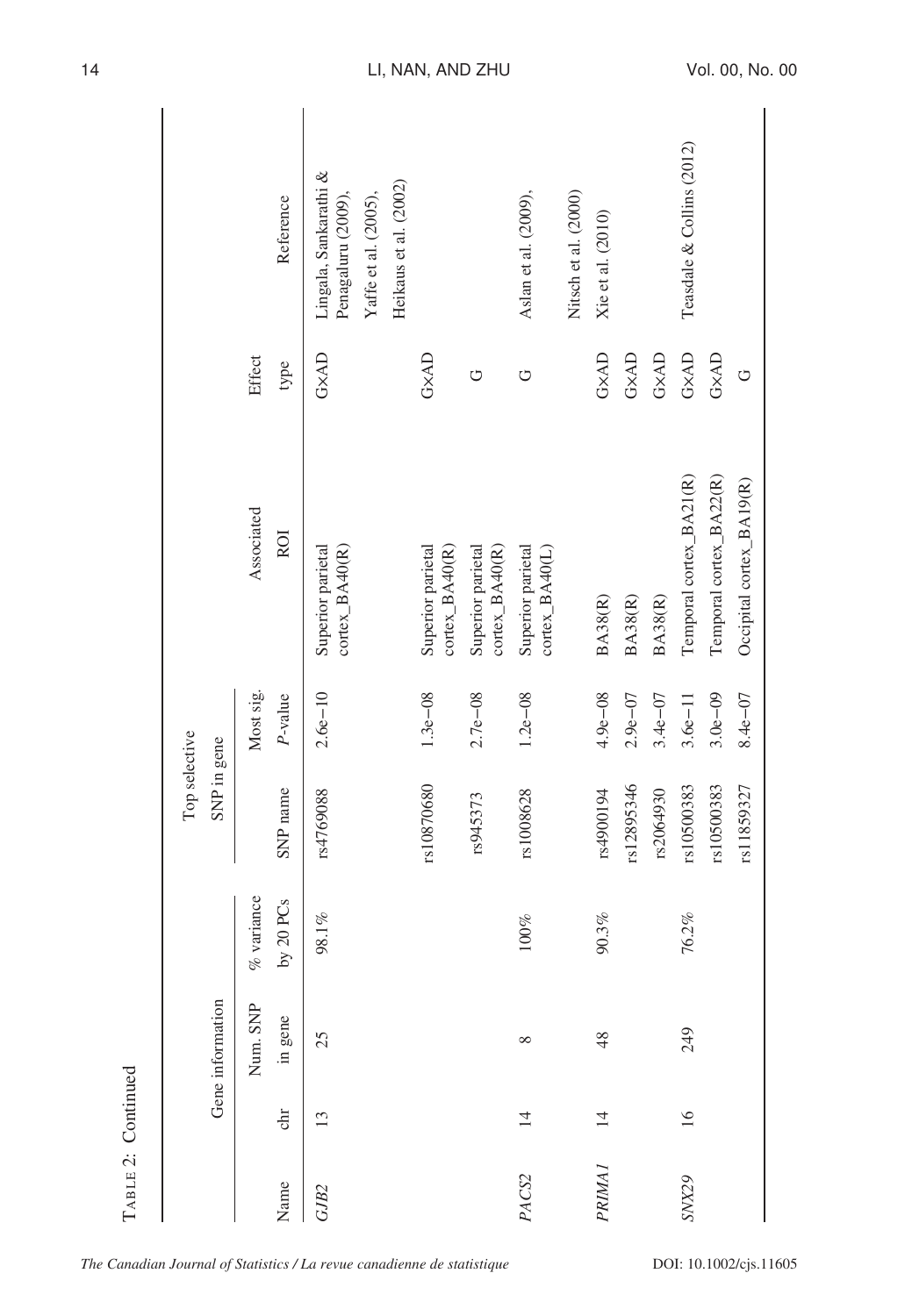|                     |                 |                  |               | Top selective |             |                                       |                                                 |                                                     |
|---------------------|-----------------|------------------|---------------|---------------|-------------|---------------------------------------|-------------------------------------------------|-----------------------------------------------------|
|                     |                 | Gene information |               | SNP in gene   |             |                                       |                                                 |                                                     |
|                     |                 | Num. SNP         | $\%$ variance |               | Most sig.   | Associated                            | Effect                                          |                                                     |
| Name                | chr             | in gene          | by 20 PCs     | SNP name      | P-value     | <b>ROI</b>                            | type                                            | Reference                                           |
| <b>MED</b> I        | 17              | 4                | $100\%$       | rs4611492     | $3.1e-15$   | Superior parietal<br>$cortex_BA39(L)$ | GXAD                                            | Wong et al. (2013)<br>Macaluso (2011)<br>Giordano & |
|                     |                 |                  |               |               | $8.2e - 14$ | Superior parietal<br>$cortex_BA39(R)$ | GXAD                                            |                                                     |
|                     |                 |                  |               |               | $5.6e - 13$ | Temporal cortex_BA22(L)               | $\mathbf{G}\times\mathbf{A}\mathbf{D}$          |                                                     |
|                     |                 |                  |               |               | $5.9e - 11$ | Occipital cortex_BA19(R)              | $\mathbf{G}\mathbf{x}\mathbf{A}\mathbf{D}$      |                                                     |
|                     |                 |                  |               |               | $1.9e - 10$ | Temporal cortex_BA21(L)               | $\mathbf{G}\mathbf{\times}\mathbf{A}\mathbf{D}$ |                                                     |
| COLEC <sub>12</sub> | $\frac{8}{18}$  | 127              | 75%           | rs559709      | $9.4e - 11$ | Superior parietal cortex_BA7(L)       | GXAD                                            | Nakamura et al. (2006)                              |
|                     |                 |                  |               | rs12960602    | $2.5e - 09$ | Superior parietal<br>$cortex_BA39(L)$ | GXAD                                            |                                                     |
| COL9A3              | 20              | $29$             | 96.6%         | rs856945      | $4.6e - 14$ | Superior parietal<br>cortex_BA40(R)   | GXAD                                            | Solovieva et al. (2006),                            |
|                     |                 |                  |               |               |             |                                       |                                                 | Asamura et al. (2005)                               |
|                     |                 |                  |               |               | $6.1e-14$   | Superior parietal<br>$cortex_BA39(R)$ | GXAD                                            |                                                     |
|                     |                 |                  |               |               | $1.2e - 10$ | Superior parietal cortex_BA7(R)       | $\mathbf{G}\times\mathbf{A}\mathbf{D}$          |                                                     |
|                     |                 |                  |               |               | $1.7e - 9$  | Occipital cortex_BA19(R)              | GXAD                                            |                                                     |
| RIN <sub>2</sub>    | $\overline{20}$ | 85               | $80.4\%$      | rs2255255     | $5.3e - 9$  | CERHEM(L)                             | $\circ$                                         |                                                     |
| HSPA13              | $\overline{c}$  | 35               | 99.2%         | rs2822613     | $2.6e - 08$ | Medial frontal cortex_BA10(L)         | GXAD                                            | Broer et al. (2011)                                 |

TABLE 2: Continued

TABLE 2: Continued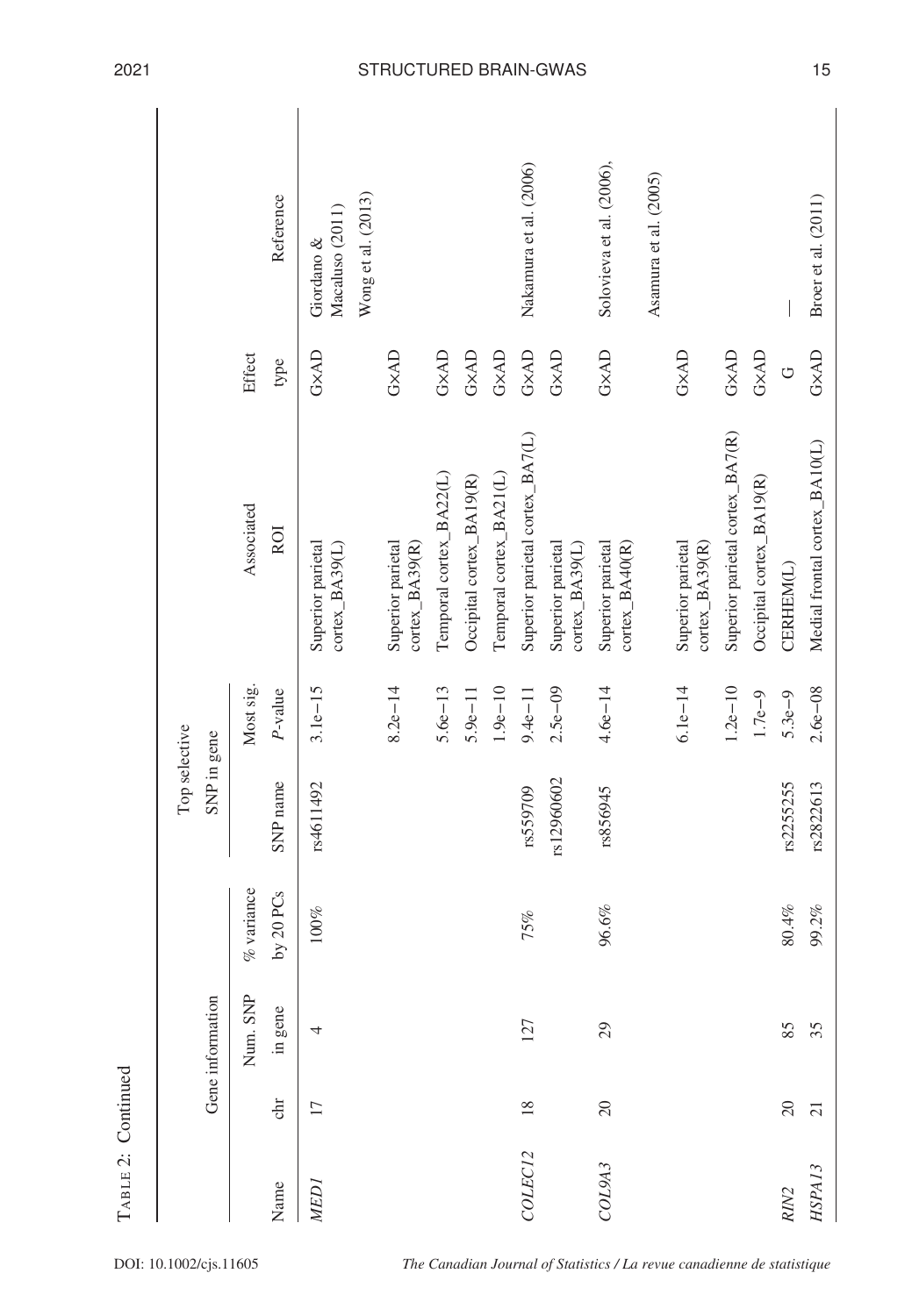$-log_{10}(p-value)$ 



IL8RB::rs6436025  $BA40(L)$ 

AK096399::rs1425765

 $GALNT4::rs12426089$ 

 $BA19(L)$ 

 $BA19(R)$ 



IL8RB::rs6436025  $BA40(L)$ 



select frequency





 $-log_{10}(p-value)$ 

 $CDC42EP3::rs11692666$  $BA18(R)$ 



select frequency

 $CDC42EP3::rs11692666$  $BA18(R)$ 



 $SAKCA::rs16934331$  $BA39(R)$ 





 $BA39(R)$ 



 $BA40(L)$ 



 $\it SNX29::rs10500383$  $BA21(R)$ 









 $PACS 2::r s1008628$ 



FIGURE 2: The most significant SNP effects, their  $-\log_{10}(P-\text{values})$  on voxels across the associated region and their selective frequency pattern on the region.

 $PACS 2::r s1008628$  $BA40(L)$ 



 $\it SNX29::rs10500383$  $BA21(R)$ 







 $PRIMA1::\text{rs}4900194$  $BA38(R)$ 



 $PRIMA\,1::\rm rs4900194$  $BA38(R)$ 



AK096399::rs1425765

 $BA19(R)$ 

 $GALNT4::rs12426089$  $BA19(L)$ 







 $BA39(R)$ 

 $BC007399\mathrm{::rs}734148$  $BA39(R)$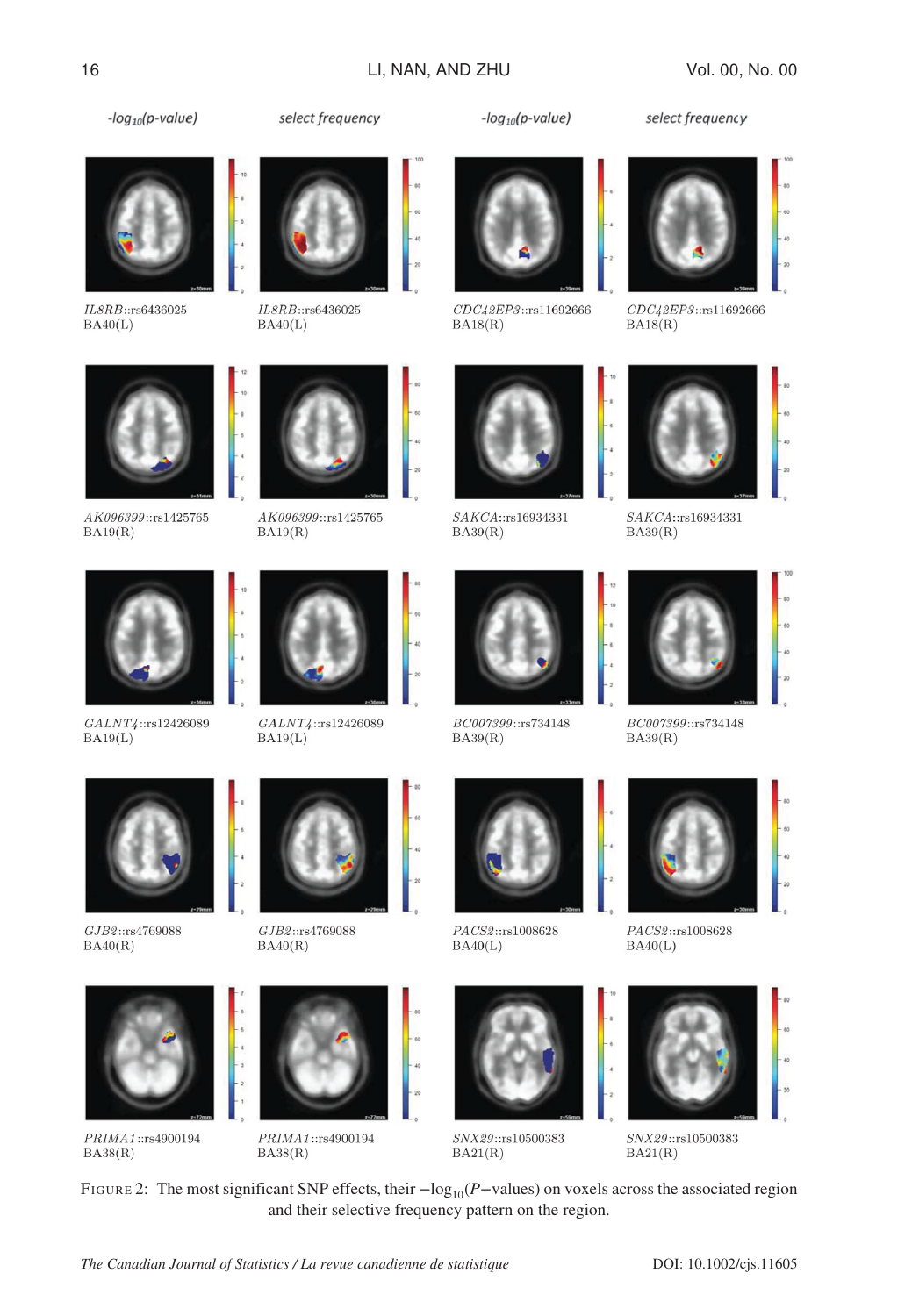#### 2021 STRUCTURED BRAIN-GWAS 17

 $-log_{10}(p-value)$ 



MED1::rs4611492  $BA39(L)$ 



MED1::rs4611492  $BA39(L)$ 

select frequency

 $-log_{10}(p-value)$ 





COLEC12::rs559709  $BA7(L)$ 



COLEC12::rs559709



 $COL9A3::rs856945$  $BA40(R)$ 



 $COL9A3::$ rs856945  $BA40(R)$ 



 $RIN2::rs2255255$  $CERHEM(L)$ 



 $\mathcal{RIN2}\text{:}:\text{rs}2255255$  $CERHEM(L)$ 



HSPA13::rs2822613  $BA10(L)$ 

AK096399::rs10106137

 $BA5(R)$ 



HSPA13::rs2822613  $BA10(L)$ 



AK096399::rs10106137  $BA5(R)$ 



HOXD4::rs2072590

 $BA9(L)$ 

TBC1D4::rs1864726  $BAS(L)$ 



HOXD4::rs2072590  $BA9(L)$ 



TBC1D4::rs1864726  $BAS(L)$ 

Some gene–AD interactions have also been identified in the literature to be associated with other cognitive-related diseases such as autism and hearing impairment. Such genes include *AK096399* (Cannon et al. 2010), *GJB2* (Lingala, Sankarathi & Penagaluru 2009), *SNX29* (Teasdale & Collins 2012), *MED1* (Giordano & Macaluso 2011; Wong et al. 2013) and *COL9A3* (Asamura et al. 2005; Solovieva et al. 2006).

FIGURE 2: (Continued)

We also confirmed some gene effects on brain metabolizing. For example, *CDC42EP3* encodes a certain family of guanosine triphosphate-metabolizing proteins, and the gene is weakly expressed in the brain. *PACS2* plays a role in membrane traffic with tumour necrosis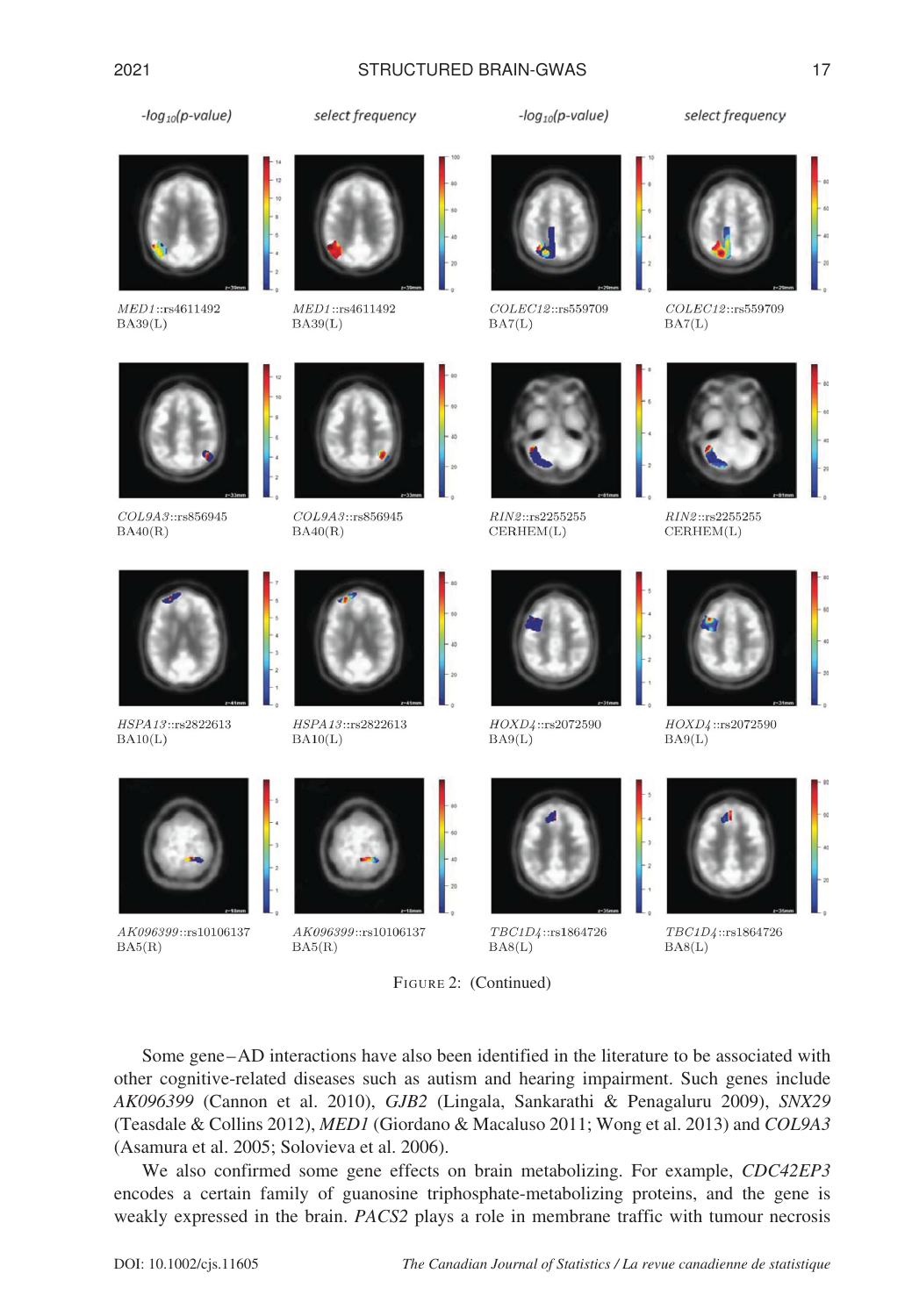factor-related apoptosis-inducing ligand (TRAIL)-induced apophasis (Aslan et al. 2009), which in turn can cause human brain cell death (Nitsch et al. 2000).

Our findings also provided evidence about indirect genetic effects on certain chemical compounds or protein translocation, which are reflected in the PET scans and may be associated with AD. For example, Dai et al. (2013) and Sakamoto & Holman (2008) demonstrated that *TBC1D4* plays a role in the regulation of *GluT4* traffic, which on the other hand is associated with AD (Talbot et al. 2012; Yang, Li & Liu 2013). Nolte et al. (2006) and Lu, He & Zhong (2007) have reported a chain of relationships of the *HOXD4* gene to *PAX6* protein in AD.

There are also several novel signals that have not previously been reported in the literature, such as associations between *BC007399* and BA39(R) in the superior parietal cortex, between *GALNT4* and BA19(L) in the occipital cortex and between *RIN2* and CERHEM(L).

# 5. DISCUSSION

The overall computational cost of our two-stage approach is lower than that of the pairwise approaches (Stein et al. 2010a; Ge et al. 2012) as our method removes the unimportant ROI-to-gene signal blocks first and only focuses on the selected ROI-to-gene blocks in the downstream analysis stages. To further reduce the computational time, we parallelized the computational jobs on multicore computing clusters. In addition, our approach has more power due to the integration of the brain and genome grouping structures. In Stein et al. (2010a), no significant voxel-to-SNP signals were found due to the huge number of multiple comparisons that were carried out.

We recognize that post-selection inference is biased. Simultaneous selection, estimation and inference have been studied recently (Berk et al. 2013; van de Geer et al. 2014). Kuchibhotla et al. (2020) also provide an upper bound for post-selection inference *P*-values when taking into account the selection bias. These enhancements of our proposed method will be investigated in future studies.

# ACKNOWLEDGEMENTS

The authors thank the two reviewers and Dr. Linglong Kong for helpful suggestions. The authors also thank Dr. David Matthews for proofreading the manuscript. Nan's research was supported in part by NIH R01 AG056764 and NSF DMS 1915711. Zhu's research was supported in part by NSF DMS 1821243.

# **BIBLIOGRAPHY**

- Asamura, K., Abe, S., Fukuoka, H., Nakamura, Y., & Usami, S. (2005). Mutation analysis of *COL9A3*, a gene highly expressed in the cochlea, in hearing loss patients. *Auris, Nasus, Larynx*, 32(2), 113–117.
- Aslan, J., You, H., Williamson, D. M., Endig, J., amd L Thomas, R. Y., Shu, H., Du, Y., Milewski, R., Brush, M., Possemato, A., Sprott, K., Fu, H., Greis, K., Runckel, D., Vogel, A., & Thomas, G. (2009). Akt and 14-3-3 control a *PACS-2* homeostatic switch that integrates membrane traffic with trail-induced apoptosis. *Molecular Cell*, 34(4), 497–509.
- Berk, R., Brown, L., Buja, A., Zhang, K., & Zhao, L. (2013). Valid post-selection inference. *Annals of Statistics*, 41(2), 802–837.
- Bickel, P. J., Ritov, Y., & Tsybakov, A. B. (2009). Simultaneous analysis of Lasso and Danzig selector. *Annals of Statistics*, 37, 1705–1732.
- Braber, A., Bohlken, M., Brouwer, R., Ent, D., Kanai, R., Kahn, R., Geus, E., Pol, H., & Boomsm, D. (2013). Heritability of subcortical brain measures: A perspective for future genome-wide association studies. *NeuroImage*, 83, 98–102.
- Braskie, N., Ringman, J., & Thompson, P. (2011). Neuroimaging measures as endophenotypes in Alzheimer's disease. *International Journal of Alzheimer's Disease*, 31, 490140. [https://doi.org/10](https://doi.org/10.4061/2011/490140) [.4061/2011/490140.](https://doi.org/10.4061/2011/490140)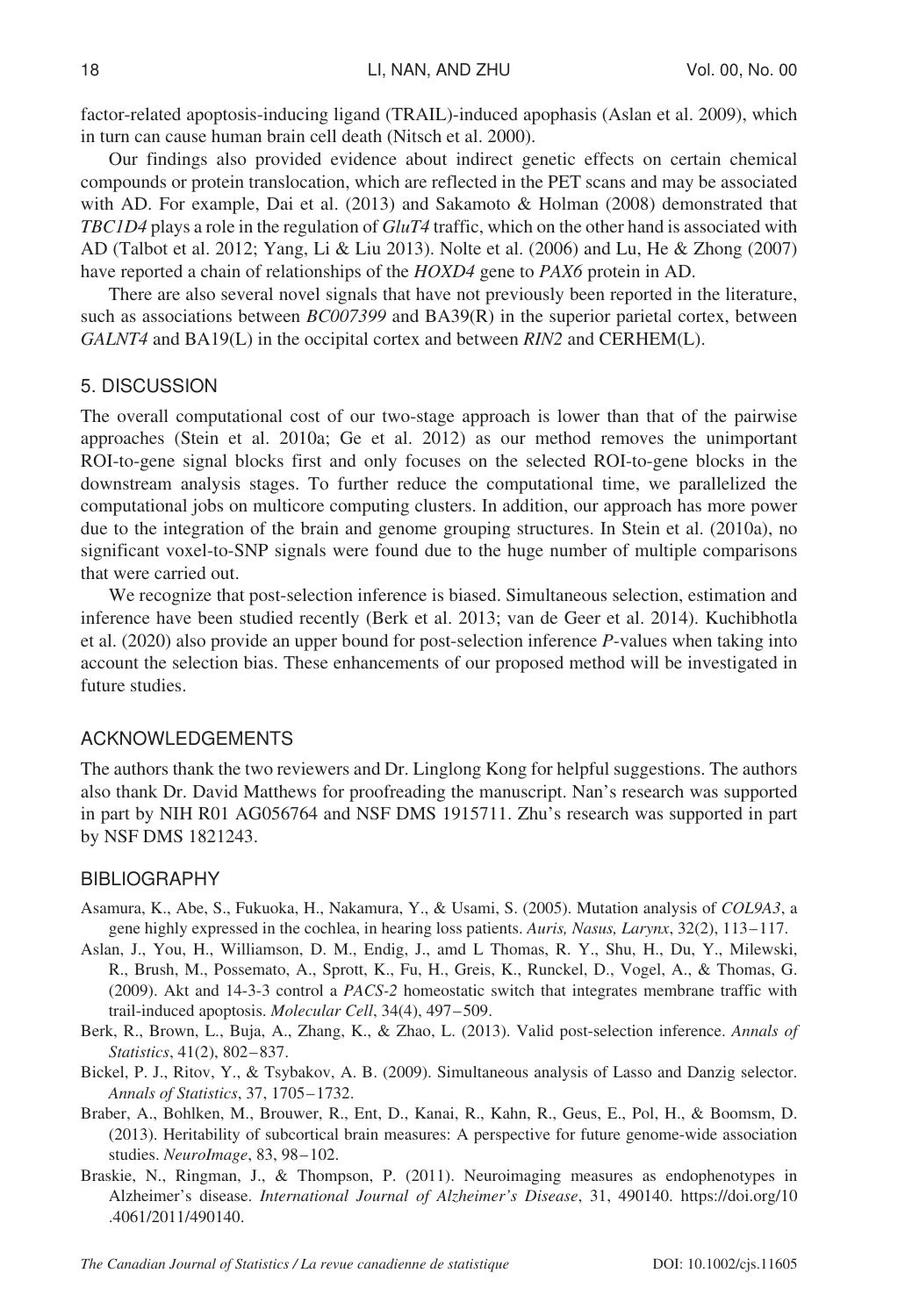- Brodmann, K. (2010). *Brodmann's Localisation in the Cerebral Cortex*. Springer Science+Business Media, New York City.
- Broer, L., Ikram, M., Schuur, M., DeStefano, A., Bis, J., Liu, F., Rivadeneira, F., Uitterlinden, A., Beiser, A., Longstreth, W., Hofman, A., Aulchenko, Y., Seshadri, S., Fitzpatrick, A., Oostra, B., Breteler, M., & van Duijn, C. (2011). Association of *HSP70* and its co-chaperones with Alzheimer's disease. *Journal of Alzheimer's Disease*, 25(1), 93–102.
- Burns, L., Minster, R., Demirci, F., Barmada, M., Ganguli, M., Lopez, O. L., DeKosky, S., & Kamboha, M. (2011). Replication study of genome-wide associated SNPs with late-onset Alzheimer's disease. *American Journal of Medical Genetics. Part B, Neuropsychiatric Genetics*, 156(4), 507–512.
- Cannon, D., Miller, J., Robison, R., Villalobos, M., Wahmhoff, N., Allen-Brady, K., McMahon, W., & Coon, H. (2010). Genome-wide linkage analyses of two repetitive behavior phenotypes in utah pedigrees with autism spectrum disorders. *Molecular Autism*, 1(1), 3.
- Corder, E. H., Ghebremedhin, E., Taylor, M. G., Thal, D. R., Ohm, T. G., & Braak, H. (2004). The biphasic relationship between regional brain senile plaque and neurofibrillary tangle distributions: Modification by age, sex, and APOE polymorphism. *Annals of the New York Academy of Sciences*, 1019, 24–28.
- Dai, M., Freeman, B., Shikani, H. J., Bruno, F. P., Collado, J. E., Macias, R., Reznik, S. E., Davies, P., Spray, D. C., Tanowitz, H. B., Weiss, L. M., & Desruisseaux, M. S. (2013). Altered regulation of akt signaling with murine cerebral malaria, effects on long-term neuro-cognitive function, restoration with lithium treatment. *PLoS ONE*, 7(10), e44117.
- Desbaillets, I., Diserens, A., Tribolet, N., Hamou, M., & Meir, E. V. (1997). Upregulation of interleukin 8 by oxygen-deprived cells in glioblastoma suggests a role in leukocyte activation, chemotaxis, and angiogenesis. *The Journal of Experimental Medicine*, 186(8), 1201–1212.
- Ertekin-Taner, N. (2010). Genetics of Alzheimer disease in the pre- and post-GWAS era. *Alzheimer's Research & Therapy*, 2(1), 3.
- Friedman, J., Hastie, T., & Tibshirani, R. (2010). Regularization paths for generalized linear models via coordinate descent. *Journal of Statistical Software*, 33(1), 1–22.
- Ge, T., Feng, J., Hibar, D. P., Thompson, P. M., & Nichols, T. E. (2012). Increasing power for voxel-wise genome-wide association studies: The random field theory, least square kernel machines and fast permutation procedures. *NeuroImage*, 63(2), 858–873.
- Giordano, A. & Macaluso, M. (2011). *Cancer Epigenetics: Biomolecular Therapeutics in Human Cancer*. John Wiley & Sons, Inc., Hoboken, NJ.
- Heikaus, S., Winterhager, E., Traub, O., & Grümmer, R. (2002). Responsiveness of endometrial genes *Connexin26*, *Connexin43*, *C3* and clusterin to primary estrogen, selective estrogen receptor modulators, phyto- and xenoestrogens. *Journal of Molecular Endocrinology*, 29(2), 239–249.
- Hibar, D., Stein, J., Kohannim, O., Jahanshad, N., Saykin, A., Shen, L., Kim, S., Pankratz, N., Foroud, T., Huentelman, M., Potkin, S., Jack, C. J., Weiner, M., Toga, A., Thompson, P., & ADNI. (2011). Voxelwise gene-wide association study (vgenewas): Multivariate gene-based association testing in 731 elderly subjects. *NeuroImage*, 56(4), 1875–1891.
- Horuk, R., Martin, A., Wang, Z., Schweitzer, L., Gerassimides, A., Guo, H., Lu, Z., Hesselgesser, J., Perez, H., Kim, J., Parker, J., Hadley, T., & Peiper, S. (1997). Expression of chemokine receptors by subsets of neurons in the central nervous system. *Journal of Immunology*, 158(6), 2882–2890.
- Kohannim, O., Hibar, D., Stein, J., Jahanshad, N., Hua, X., Rajagopalan, P., Toga, A., Jack, C. J., Weiner, M., de Zubicaray, G., McMahon, K., Hansell, N., Martin, N., Wright, M., Thompson, P., & ADNI (2012). Discovery and replication of gene influences on brain structure using lasso regression. *Frontiers in Neuroscience*, 6, 115.
- Kuchibhotla, A. K., Brown, L. D., Buja, A., George, E. I., & Zhao, L. (2020). Valid Post-selection Inference in Assumption-lean Linear Regression. *Annals of Statistics*, 48(5), 2953–2981.
- Li, Y., Hong, H. G., & Li, Y. (2019). Multiclass linear discriminant analysis with ultrahigh-dimensional features. *Biometrics*, 75(4), 1086–1097.
- Li, Y., Nan, B., & Zhu, J. (2015). Multivariate sparse group lasso for the multivariate multiple linear regression with an arbitrary group structure. *Biometrics*, 71(2), 354–363.
- Li, Y., Nan, B., & Zhu, J. (2016). MSGLasso: Multivariate Sparse Group Lasso for the Multivariate Multiple Linear Regression with an Arbitrary Group Structure. *CRAN*, [https://cran.r-project.org/web/](https://cran.r-project.org/web/packages/MSGLasso/index.html) [packages/MSGLasso/index.html.](https://cran.r-project.org/web/packages/MSGLasso/index.html)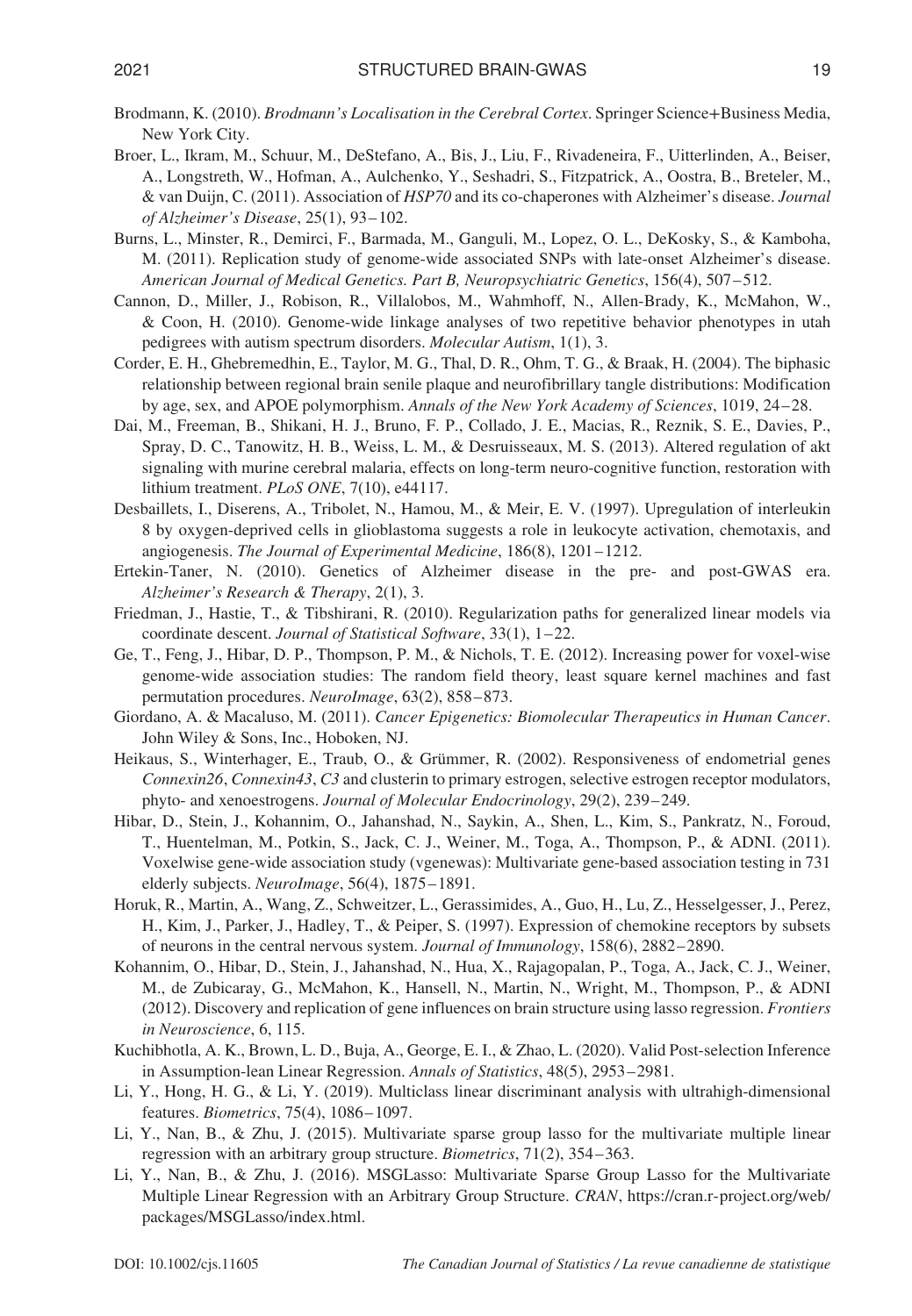- Liu, Y., Guo, D., Tian, L., Shang, D., Zhao, W., Li, B., Fang, W., Zhu, L., & Chen, Y. (2010). Peripheral t cells derived from Alzheimer's disease patients overexpress *CXCR2* contributing to its transendothelial migration, which is microglial TNF-alpha-dependent. *Neurobiology of Aging*, 31(2), 175–188.
- Lingala, H. B., Sankarathi PR. (2009). Role of connexin 26 (*GJB2*) & mitochondrial small ribosomal RNA (mt 12S rRNA) genes in sporadic & aminoglycoside-induced non syndromic hearing impairment. *The Indian Journal of Medical Research*, 130(4), 369–378.
- Lu, Y., He, X., & Zhong, S. (2007). Cross-species microarray analysis with the OSCAR system suggests an *INSR*→*Pax6*→*NQO1* neuro-protective pathway in aging and Alzheimer's disease. *Nucleic Acids Research*, 35, W105–W114.
- McKhann, G. M., Knopman, D. S., Chertkow, H., Hyman, B. T., Jack, C. R., Jr., Kawas, C. H., et al. (2011). The diagnosis of dementia due to Alzheimer's disease: Recommendations from the National Institute on Aging-Alzheimer's Association workgroups on diagnostic guidelines for Alzheimer's disease. *Alzheimer's & Dementia*, 7(3), 263–269.
- Meinshausen, N. & Bühlmann, P. (2010). Stability selection. *Journal of the Royal Statistical Society, Series B*, 72, 417–473.
- Mills, J., Nalpathamkalam, T., Jacobs, H., Merico, C. J. D., Hu, P., & Janitz, M. (2013). RNA-seq analysis of the parietal cortex in Alzheimer's disease reveals alternatively spliced isoforms related to lipid metabolism. *Neuroscience Letters*, 536, 90–95.
- Mosconi, L. (2005). Brain glucose metabolism in the early and specific diagnosis of Alzheimer's disease. FDG-PET studies in MCI and AD. *European Journal of Nuclear Medicine and Molecular Imaging*, 32, 466–510.
- Nakamura, K., Ohya, W., Funakoshi, H., Sakaguchi, G., Kato, A., Takeda, M., Kudo, T., & Nakamura, T. (2006). Possible role of scavenger receptor *SRCL* in the clearance of amyloid-beta in Alzheimer's disease. *Journal of Neuroscience Research*, 84(4), 874–490.
- Nitsch, R., Bechmann, I., Deisz, R., Haas, D., Lehmann, T., Wendling, U., & Zipp, F. (2000). Human brain-cell death induced by tumour-necrosis-factor-related apoptosis-inducing ligand (trail). *Lancet*, 356(9232), 827–828.
- Nolte, C., Rastegar, M., Amores, A., Bouchard, M., Grote, D., Maas, R., Kovacs, E., Postlethwait, J., Rambaldi, I., Rowan, S., Yan, Y., Zhang, F., & Featherstone, M. (2006). Stereospecificity and *PAX6* function direct *Hoxd4* neural enhancer activity along the antero-posterior axis developmental biology. *Developmental Biology*, 299(2), 582–593.
- Peper, J., Brouwer, R., Boomsma, D., Kahn, R., & Pol, H. (2007). Genetic influences on human brain structure: A review of brain imaging studies in twins. *Human Brain Mapping*, 28(6), 464–473.
- Risacher, S., West, A. S. J., Shen, L., Firpi, H., & McDonald, B. (2009). Baseline MRI predictors of conversion from MCI to probable AD in the ADNI cohort. *Current Alzheimer Research*, 6(4), 347–361.
- Sakamoto, K. & Holman, G. D. (2008). Emerging role for *AS160*/*TBC1D4* and *TBC1D1* in the regulation of *GLUT4* traffic. *American Journal of Physiology. Endocrinology and Metabolism*, 295, e29–e37.
- Silver, M., Montana, G., & ADNI. (2012). Fast identification of biological pathways associated with a quantitative trait using group lasso with overlaps. *Statistical Applications in Genetics and Molecular Biology*, 11(1), 1–43.
- Solovieva, S., Lohiniva, J., Leino-Arjas, P., Raininko, R., Luoma, K., Ala-Kokko, L., & Riihimäki, H. (2006). Intervertebral disc degeneration in relation to the *COL9A3* and the *IL-1ss* gene polymorphisms. *European Spine Journal*, 15(5), 613–619.
- Stein, J., Hua, X., Lee, S., Ho, A., Leow, A., Toga, A., Saykin, A., Shen, L., Foroud, T., Pankratz, N., Huentelman, M., Craig, D., Gerber, J., Allen, A., Corneveaux, J., Dechairo, B., Potkin, S., Weiner, M., Thompson, P., & ADNI. (2010a). Voxelwise genome-wide association study (vgwas). *NeuroImage*, 53(3), 1160–1174.
- Stein, J., Hua, X., Morra, J., Lee, S., Hibar, D., Ho, A., Leow, A., Toga, A., Sul, J., Kang, H., Eskin, E., AJ, A. S., Shen, L., Foroud, T., Pankratz, N., Huentelman, M., Craig, D., Gerber, J., Allen, A., Corneveaux, J., DA, D. S., Webster, J., DeChairo, B., Potkin, S., Jack, C., Weiner, M., Thompson, P., & ANDI. (2010b). Genome-wide analysis reveals novel genes influencing temporal lobe structure with relevance to neurodegeneration in Alzheimer's disease. *NeuroImage*, 51(2), 542–554.
- Strittmatter, W. J., Saunders, A. M., Schmechel, D., Pericak-Vance, M., Enghild, J., Salvesen, G. S., & et al. (1993). Apolipoprotein E: High-avidity binding to beta-amyloid and increased frequency of type 4 allele in late-onset familial Alzheimer disease. *NeuroImage*, 90, 1977–1981.